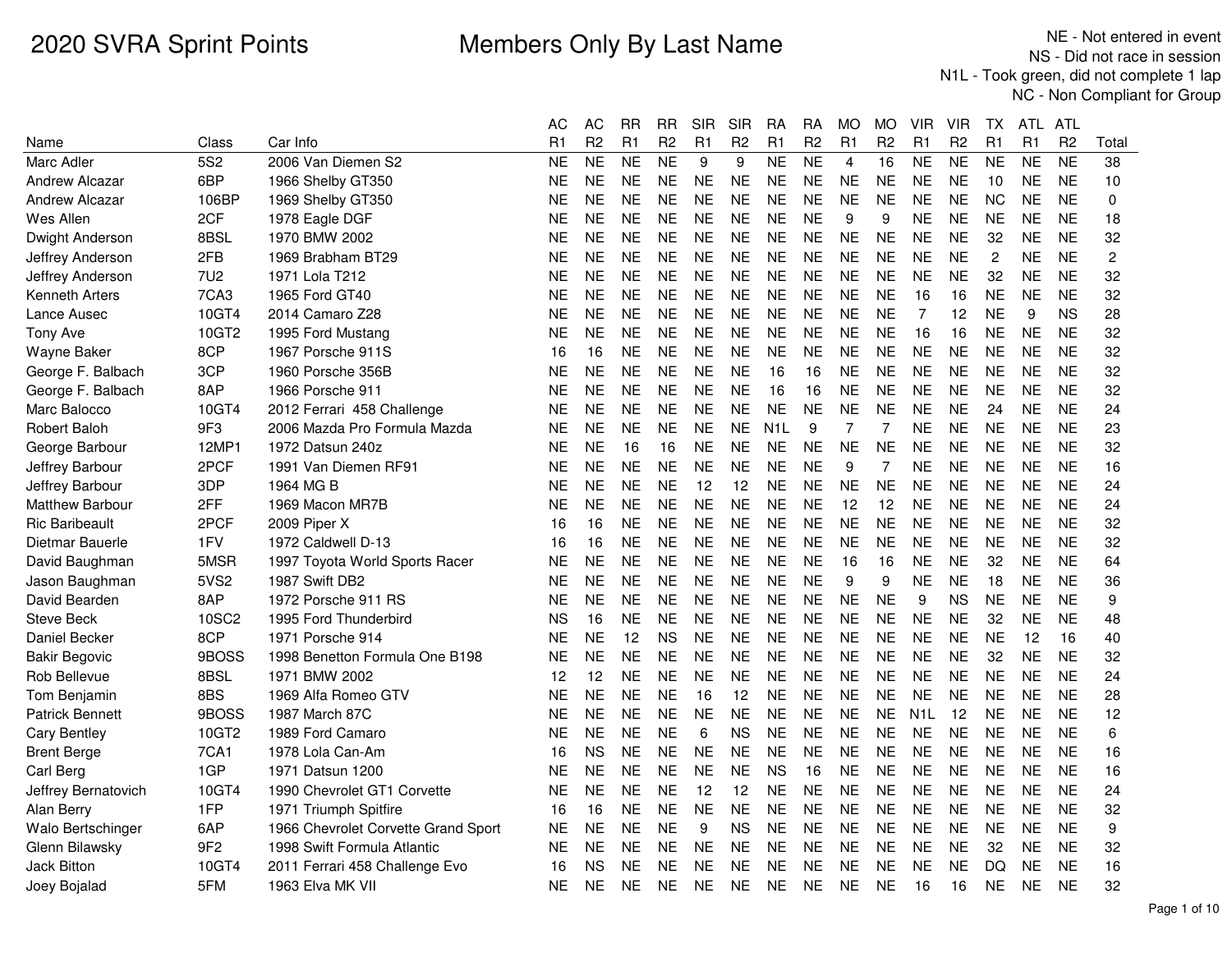|                        |                 |                           | АC        | AC             | RR             | RR             | SIR            | <b>SIR</b>     | RА        | RA             | MO             | <b>MO</b>      | VIR            | VIR            | TХ             | ATL.           | ATL            |                |
|------------------------|-----------------|---------------------------|-----------|----------------|----------------|----------------|----------------|----------------|-----------|----------------|----------------|----------------|----------------|----------------|----------------|----------------|----------------|----------------|
| Name                   | Class           | Car Info                  | R1        | R <sub>2</sub> | R <sub>1</sub> | R <sub>2</sub> | R <sub>1</sub> | R <sub>2</sub> | R1        | R <sub>2</sub> | R1             | R <sub>2</sub> | R <sub>1</sub> | R <sub>2</sub> | R1             | R <sub>1</sub> | R <sub>2</sub> | Total          |
| Hugh Boocher           | 12MP3           | 2012 Ford Mustang GT      | <b>NE</b> | <b>NE</b>      | <b>NE</b>      | <b>NE</b>      | 9              | 12             | <b>NE</b> | <b>NE</b>      | <b>NE</b>      | <b>NE</b>      | 12             | 12             | 18             | 12             | 12             | 87             |
| Jim Booth              | 9F3             | 2018 Ligier JS F3         | ΝE        | <b>NE</b>      | <b>NE</b>      | <b>NE</b>      | <b>NE</b>      | <b>NE</b>      | <b>NE</b> | <b>NE</b>      | <b>NE</b>      | <b>NE</b>      | <b>NE</b>      | <b>NE</b>      | <b>NE</b>      | 16             | <b>NS</b>      | 16             |
| Scott Borchetta        | 6AP             | 1972 Chevrolet Corvette   | ΝE        | <b>NE</b>      | <b>NE</b>      | <b>NE</b>      | 16             | 16             | <b>NE</b> | <b>NE</b>      | 16             | 16             | 16             | 16             | 32             | 16             | 16             | 160            |
| Scott Borchetta        | 10SC3           | 2003 Dodge Nascar CupCar  | ΝE        | <b>NE</b>      | <b>NE</b>      | <b>NE</b>      | 16             | <b>NS</b>      | <b>NE</b> | <b>NE</b>      | 16             | <b>NS</b>      | <b>NE</b>      | <b>NE</b>      | <b>NE</b>      | CO             | <b>NS</b>      | 32             |
| Gregg Borland          | 7U2             | 1973 Chevron B23          | NE.       | <b>NE</b>      | <b>NE</b>      | <b>NE</b>      | <b>NE</b>      | <b>NE</b>      | 16        | ΝS             | <b>NE</b>      | NE             | <b>NE</b>      | <b>NE</b>      | <b>NE</b>      | <b>NE</b>      | <b>NE</b>      | 16             |
| <b>Frank Boucher</b>   | 3CP             | 1965 Porsche 356C         | NE        | <b>NE</b>      | <b>NE</b>      | <b>NE</b>      | <b>NE</b>      | <b>NE</b>      | 9         | 7              | <b>NE</b>      | <b>NE</b>      | <b>NE</b>      | <b>NE</b>      | <b>NE</b>      | <b>NE</b>      | <b>NE</b>      | 16             |
| <b>Frank Boucher</b>   | 8BP             | 1969 Porsche 911S         | ΝE        | <b>NE</b>      | <b>NE</b>      | <b>NE</b>      | <b>NE</b>      | <b>NE</b>      | 16        | 16             | <b>NE</b>      | <b>NE</b>      | <b>NE</b>      | <b>NE</b>      | <b>NE</b>      | <b>NE</b>      | <b>NE</b>      | 32             |
| John F Boxhorn         | 5S <sub>2</sub> | 2010 Carbir CS2           | ΝE        | <b>NE</b>      | <b>NE</b>      | <b>NE</b>      | <b>NE</b>      | <b>NE</b>      | <b>NE</b> | <b>NE</b>      | <b>NE</b>      | <b>NE</b>      | <b>NE</b>      | <b>NE</b>      | 18             | <b>NE</b>      | <b>NE</b>      | 18             |
| Geoff Brabham          | 2FB             | 1971 Brabham BT35-31      | NE        | <b>NE</b>      | <b>NE</b>      | <b>NE</b>      | <b>NE</b>      | <b>NE</b>      | <b>NE</b> | <b>NE</b>      | <b>NE</b>      | <b>NE</b>      | 12             | 16             | 24             | <b>NE</b>      | <b>NE</b>      | 52             |
| Matt Brabham           | 2FB             | 1971 Brabham BT35-26      | NΕ        | <b>NE</b>      | <b>NE</b>      | <b>NE</b>      | <b>NE</b>      | <b>NE</b>      | <b>NE</b> | <b>NE</b>      | <b>NE</b>      | <b>NE</b>      | <b>NE</b>      | <b>NE</b>      | 32             | <b>NE</b>      | <b>NE</b>      | 32             |
| Lee Brahin             | 2FB             | 1971 Brabham BT35         | NE        | <b>NE</b>      | <b>NE</b>      | <b>NE</b>      | <b>NE</b>      | <b>NE</b>      | <b>NE</b> | <b>NE</b>      | <b>NE</b>      | <b>NE</b>      | <b>NE</b>      | <b>NE</b>      | 6              | <b>NE</b>      | <b>NE</b>      | 6              |
| Lee Brahin             | 9F1             | 2008 Dallara Infinity     | NE        | <b>NE</b>      | <b>NE</b>      | <b>NE</b>      | <b>NE</b>      | <b>NE</b>      | <b>NE</b> | <b>NE</b>      | <b>NE</b>      | <b>NE</b>      | <b>NE</b>      | <b>NE</b>      | 32             | <b>NE</b>      | <b>NE</b>      | 32             |
| Lee Brahin             | 11GTP3          | 1995 Ralt RT-41 SR        | NE        | <b>NE</b>      | <b>NE</b>      | <b>NE</b>      | 12             | 12             | <b>NE</b> | <b>NE</b>      | <b>NE</b>      | <b>NE</b>      | <b>NE</b>      | <b>NE</b>      | <b>NE</b>      | <b>NE</b>      | <b>NE</b>      | 24             |
| <b>Walter Brown</b>    | 10GT2           | 1987 Chevrolet Camaro     | <b>NE</b> | <b>NE</b>      | <b>NE</b>      | <b>NE</b>      | <b>NE</b>      | <b>NE</b>      | <b>NE</b> | <b>NE</b>      | <b>NE</b>      | <b>NE</b>      | <b>NE</b>      | <b>NE</b>      | 24             | <b>NE</b>      | <b>NE</b>      | 24             |
| Roger Brusnahan        | 3EP             | 1967 Porsche 912          | NE        | <b>NE</b>      | <b>NE</b>      | <b>NE</b>      | <b>NE</b>      | <b>NE</b>      | <b>NE</b> | <b>NE</b>      | 12             | <b>NS</b>      | <b>NE</b>      | <b>NE</b>      | <b>NE</b>      | <b>NE</b>      | <b>NE</b>      | 12             |
| Skip Bryan             | 12MP3           | 1987 BMW 325              | NE.       | <b>NE</b>      | 16             | ΝS             | 16             | 16             | <b>NE</b> | <b>NE</b>      | <b>NE</b>      | <b>NE</b>      | <b>NE</b>      | <b>NE</b>      | <b>NE</b>      | <b>NE</b>      | <b>NE</b>      | 48             |
| David Bryant           | 2PCF            | 1999 Formula Ford         | ΝE        | <b>NE</b>      | <b>NE</b>      | <b>NE</b>      | <b>NE</b>      | <b>NE</b>      | <b>NE</b> | <b>NE</b>      | <b>NE</b>      | <b>NE</b>      | 16             | 16             | <b>NE</b>      | <b>NE</b>      | <b>NE</b>      | 32             |
| Glenn Bryant           | 5S <sub>2</sub> | 1988 Lola T88-90          | NE        | <b>NE</b>      | <b>NE</b>      | <b>NE</b>      | <b>NE</b>      | <b>NE</b>      | <b>NE</b> | <b>NE</b>      | <b>NE</b>      | <b>NE</b>      | <b>NE</b>      | <b>NE</b>      | 24             | <b>NE</b>      | <b>NE</b>      | 24             |
| Ed Bull                | 12MP3           | 2010 Ford Mustang FR500c  | ΝE        | <b>NE</b>      | NE             | <b>NE</b>      | <b>NE</b>      | NE.            | <b>NE</b> | <b>NE</b>      | <b>NE</b>      | NE.            | 9              | 9              | NE             | <b>NE</b>      | <b>NE</b>      | 18             |
| <b>Hobart Buppert</b>  | 7CA1            | 1969 Lola T70 MKIII       | ΝE        | <b>NE</b>      | <b>NE</b>      | <b>NE</b>      | 16             | <b>NS</b>      | <b>NE</b> | <b>NE</b>      | <b>NE</b>      | <b>NE</b>      | 16             | 9              | <b>NE</b>      | <b>NE</b>      | <b>NE</b>      | 41             |
| <b>Skott Burkland</b>  | 8BP             | 1969 Porsche 911          | NE        | <b>NE</b>      | 12             | 12             | 16             | 16             | 9         | 9              | 16             | 16             | 12             | <b>NS</b>      | 24             | 16             | 16             | 174            |
| <b>Robert Burnside</b> | 2FB             | 1969 Brabham BT29         | NΕ        | <b>NE</b>      | <b>NE</b>      | <b>NE</b>      | <b>NE</b>      | <b>NE</b>      | 16        | 12             | <b>NE</b>      | <b>NE</b>      | <b>NE</b>      | <b>NE</b>      | <b>NE</b>      | <b>NE</b>      | <b>NE</b>      | 28             |
| Robert Burnside        | 9FB             | 1973 Brabham BT40         | <b>NE</b> | <b>NE</b>      | <b>NE</b>      | <b>NE</b>      | <b>NE</b>      | <b>NE</b>      | <b>NS</b> | 16             | <b>NE</b>      | <b>NE</b>      | <b>NE</b>      | <b>NE</b>      | <b>NE</b>      | <b>NE</b>      | <b>NE</b>      | 16             |
| Kevin Bury             | 9F3             | 2004 Mazda Pro Mazda      | NE        | <b>NE</b>      | <b>NE</b>      | <b>NE</b>      | <b>NE</b>      | <b>NE</b>      | <b>NE</b> | NE             | <b>NE</b>      | <b>NE</b>      | <b>NE</b>      | <b>NE</b>      | 14             | <b>NE</b>      | <b>NE</b>      | 14             |
| Craig Campbell         | 9F <sub>2</sub> | 1994 Van Diemen RF 94     | ΝE        | <b>NE</b>      | <b>NE</b>      | <b>NE</b>      | <b>NE</b>      | <b>NE</b>      | <b>NE</b> | <b>NE</b>      | 16             | <b>NS</b>      | <b>NE</b>      | <b>NE</b>      | <b>NE</b>      | <b>NE</b>      | <b>NE</b>      | 16             |
| Chris Candee           | 8AP             | 1968 Porsche 911          | <b>NE</b> | <b>NE</b>      | <b>NE</b>      | <b>NE</b>      | <b>NE</b>      | <b>NE</b>      | <b>NS</b> | 12             | <b>NE</b>      | <b>NE</b>      | <b>NE</b>      | <b>NE</b>      | <b>NE</b>      | <b>NE</b>      | <b>NE</b>      | 12             |
| Jim Cantrell           | 6BP             | 1964 Chevrolet Corvette   | NE        | <b>NE</b>      | <b>NE</b>      | <b>NE</b>      | <b>NE</b>      | <b>NE</b>      | 16        | 16             | 9              | <b>NS</b>      | <b>NE</b>      | <b>NE</b>      | <b>NE</b>      | <b>NE</b>      | <b>NE</b>      | 41             |
| Joe Carr               | 12NC            | 1980 Huffaker Triumph TR8 | ΝE        | <b>NE</b>      | <b>NE</b>      | <b>NE</b>      | <b>NE</b>      | <b>NE</b>      | <b>NE</b> | <b>NE</b>      | <b>NC</b>      | <b>NS</b>      | <b>NE</b>      | <b>NE</b>      | <b>NE</b>      | <b>NE</b>      | <b>NE</b>      | 0              |
| <b>Randal Cassling</b> | 10IGT           | 2001 Porsche GT3 RS       | NE        | <b>NE</b>      | <b>NE</b>      | <b>NE</b>      | 16             | <b>NS</b>      | 16        | <b>NS</b>      | <b>NE</b>      | <b>NE</b>      | <b>NE</b>      | <b>NE</b>      | <b>NE</b>      | 16             | <b>NS</b>      | 48             |
| Joe Catron             | 6BP             | 1964 Chevrolet Corvette   | NE        | <b>NE</b>      | <b>NE</b>      | <b>NE</b>      | <b>NE</b>      | <b>NE</b>      | <b>NE</b> | <b>NE</b>      | <b>NS</b>      | 12             | <b>NE</b>      | <b>NE</b>      | <b>NE</b>      | <b>NE</b>      | <b>NE</b>      | 12             |
| Dan Chapman            | 2FB             | 1968 Brabham BT21B        | ΝE        | <b>NE</b>      | <b>NE</b>      | <b>NE</b>      | <b>NE</b>      | <b>NE</b>      | <b>NE</b> | <b>NE</b>      | <b>NE</b>      | <b>NE</b>      | <b>NE</b>      | <b>NE</b>      | $\overline{c}$ | <b>NE</b>      | <b>NE</b>      | $\overline{c}$ |
| <b>Ross Cheek</b>      | 3EP             | 1967 Porsche 912          | NE        | <b>NE</b>      | <b>NE</b>      | <b>NE</b>      | <b>NE</b>      | <b>NE</b>      | <b>NE</b> | <b>NE</b>      | <b>NE</b>      | <b>NE</b>      | $\mathbf{1}$   | <b>NS</b>      | <b>NE</b>      | <b>NE</b>      | <b>NE</b>      | 1              |
| Derek Chima            | 1FP             | 1966 MG Midget            | NE        | <b>NE</b>      | <b>NE</b>      | <b>NE</b>      | <b>NE</b>      | <b>NE</b>      | <b>NE</b> | <b>NE</b>      | $\overline{7}$ | 7              | <b>NE</b>      | <b>NE</b>      | <b>NE</b>      | <b>NE</b>      | <b>NE</b>      | 14             |
| Frank Cioppettini      | 10GT4           | 1998 Chevrolet Camaro     | NE        | <b>NE</b>      | <b>NE</b>      | <b>NE</b>      | 5              | 7              | <b>NE</b> | NE             | <b>NE</b>      | NE             | <b>NE</b>      | <b>NE</b>      | <b>NE</b>      | <b>NE</b>      | <b>NE</b>      | 12             |
| Mark Clark             | 2CF             | 1978 Crossle 32F          | NE        | <b>NE</b>      | <b>NE</b>      | <b>NE</b>      | <b>NE</b>      | <b>NE</b>      | <b>NE</b> | <b>NE</b>      | 5              | 7              | 12             | 12             | <b>NE</b>      | <b>NE</b>      | <b>NE</b>      | 36             |
| <b>Mark Clark</b>      | 5S <sub>2</sub> | 1987 Swift DB5            | NE.       | <b>NE</b>      | <b>NE</b>      | <b>NE</b>      | <b>NE</b>      | <b>NE</b>      | <b>NE</b> | <b>NE</b>      | $\overline{7}$ | <b>NS</b>      | $\mathbf{1}$   | 9              | <b>NE</b>      | <b>NE</b>      | <b>NE</b>      | 17             |
| Debbie Cloud           | 10GT4           | 2018 Chevrolet Camaro     | ΝE        | <b>NE</b>      | <b>NE</b>      | <b>NE</b>      | 9              | <b>NS</b>      | <b>NE</b> | <b>NE</b>      | <b>NE</b>      | <b>NE</b>      | <b>NE</b>      | <b>NE</b>      | 32             | <b>NE</b>      | <b>NE</b>      | 41             |
| John Cloud             | 6TA             | 1970 Ford Boss 302        | NE        | <b>NE</b>      | <b>NE</b>      | <b>NE</b>      | <b>NS</b>      | 12             | <b>NE</b> | <b>NE</b>      | <b>NE</b>      | <b>NE</b>      | <b>NE</b>      | <b>NE</b>      | <b>NE</b>      | <b>NE</b>      | <b>NE</b>      | 12             |
| John Cloud             | 10SC3           | 1993 Pontiac Grand Prix   | NE.       | <b>NE</b>      | NE             | NE             | <b>NE</b>      | NE.            | <b>NE</b> | <b>NE</b>      | <b>NE</b>      | NE.            | <b>NE</b>      | NE             | 24             | <b>NE</b>      | <b>NE</b>      | 24             |
|                        |                 |                           |           |                |                |                |                |                |           |                |                |                |                |                |                |                |                |                |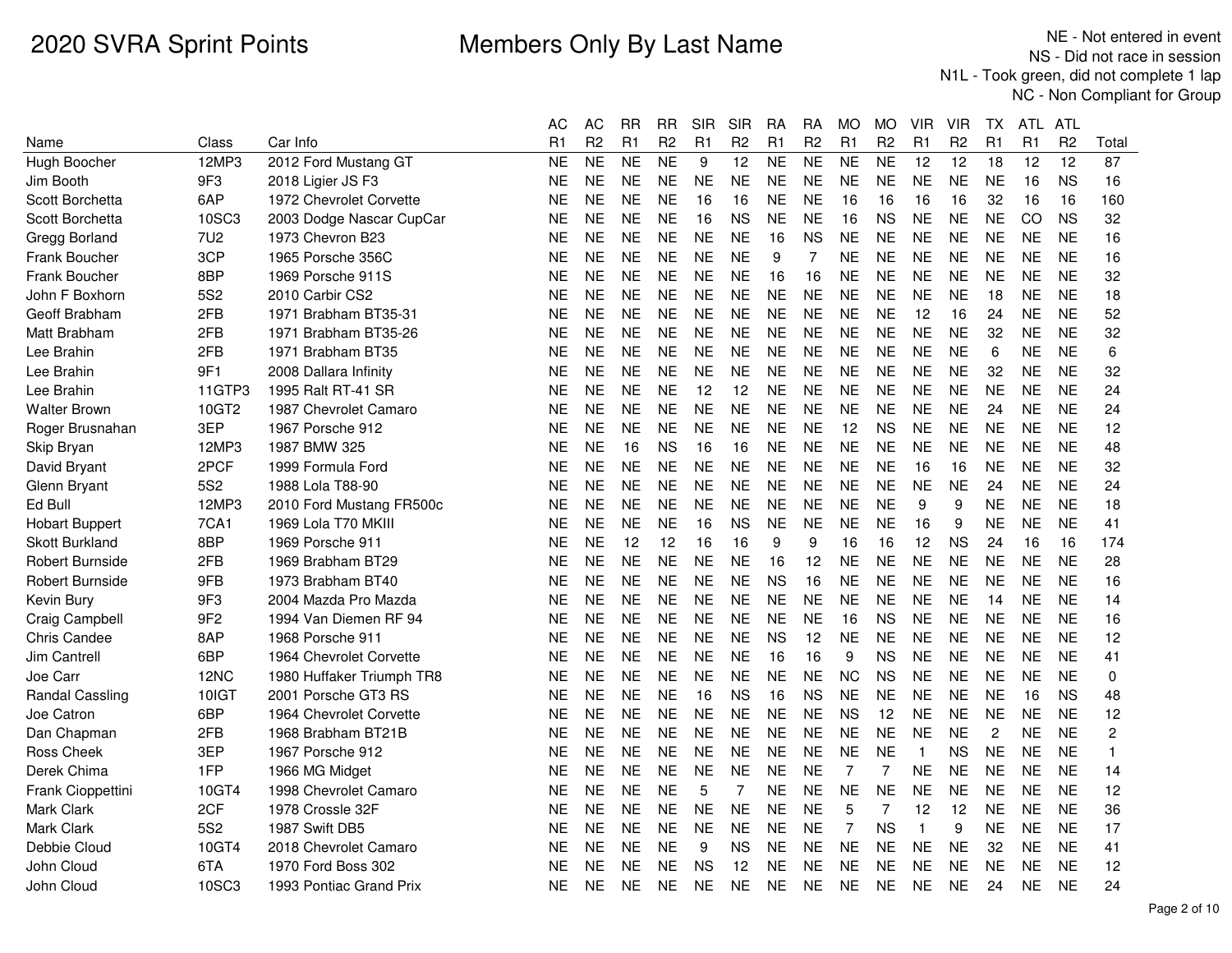|                          |                 |                                      | АC        | <b>AC</b>      | <b>RR</b> | <b>RR</b>      | <b>SIR</b>     | SIR            | RA             | <b>RA</b>        | МO                  | <b>MO</b>      | VIR              | <b>VIR</b>       | ТX               | ATL            | ATL             |                |
|--------------------------|-----------------|--------------------------------------|-----------|----------------|-----------|----------------|----------------|----------------|----------------|------------------|---------------------|----------------|------------------|------------------|------------------|----------------|-----------------|----------------|
| Name                     | Class           | Car Info                             | R1        | R <sub>2</sub> | R1        | R <sub>2</sub> | R1             | R <sub>2</sub> | R1             | R <sub>2</sub>   | R1                  | R <sub>2</sub> | R1               | R <sub>2</sub>   | R1               | R <sub>1</sub> | R <sub>2</sub>  | Total          |
| <b>Charles Coker</b>     | 10GT4           | 1999 Porsche 996 GT3 Cup             | <b>NE</b> | <b>NE</b>      | 16        | 16             | N <sub>E</sub> | <b>NE</b>      | N <sub>E</sub> | N <sub>E</sub>   | $\overline{\sf NE}$ | <b>NE</b>      | <b>NE</b>        | N <sub>E</sub>   | <b>NE</b>        | <b>NE</b>      | $\overline{NE}$ | 32             |
| Steven Cole              | 6BP             | 1969 Chevrolet Corvette              | NE        | <b>NE</b>      | <b>NE</b> | <b>NE</b>      | <b>NE</b>      | <b>NE</b>      | <b>NE</b>      | <b>NE</b>        | <b>NE</b>           | NE             | <b>NE</b>        | <b>NE</b>        | 32               | <b>NE</b>      | <b>NE</b>       | 32             |
| Ceasar Cone              | 8DP             | 1967 Alfa Romeo Duetto               | NE        | <b>NE</b>      | <b>NE</b> | <b>NE</b>      | 16             | 16             | <b>NE</b>      | <b>NE</b>        | 16                  | 16             | 16               | $\mathbf{1}$     | <b>NE</b>        | <b>NE</b>      | <b>NE</b>       | 81             |
| <b>Craig Conley</b>      | 6BP             | 1966 Ford Mustang GT350              | 9         | 16             | <b>NE</b> | <b>NE</b>      | <b>NE</b>      | <b>NE</b>      | <b>NE</b>      | <b>NE</b>        | <b>NE</b>           | <b>NE</b>      | <b>NE</b>        | <b>NE</b>        | <b>NE</b>        | <b>NE</b>      | <b>NE</b>       | 25             |
| David Conrad             | 1FP             | 1959 MG A                            | NE        | <b>NE</b>      | <b>NE</b> | <b>NE</b>      | <b>NE</b>      | <b>NE</b>      | <b>NE</b>      | <b>NE</b>        | $\overline{c}$      | <b>NS</b>      | 6                | $\overline{4}$   | <b>NE</b>        | <b>NE</b>      | <b>NE</b>       | 12             |
| Joseph P. Conte          | 6TA             | 1968 AMC Javelin                     | NE        | <b>NE</b>      | <b>NE</b> | <b>NE</b>      | <b>NE</b>      | <b>NE</b>      | <b>NE</b>      | <b>NE</b>        | <b>NE</b>           | <b>NE</b>      | <b>NE</b>        | <b>NE</b>        | $\boldsymbol{2}$ | <b>NE</b>      | <b>NE</b>       | $\overline{c}$ |
| Mark Coombs              | 5S <sub>2</sub> | 1990 Lola T90/90                     | NE        | <b>NE</b>      | <b>NE</b> | <b>NE</b>      | <b>NE</b>      | <b>NE</b>      | <b>NE</b>      | <b>NE</b>        | 16                  | $\mathbf 1$    | <b>NE</b>        | <b>NE</b>        | <b>NE</b>        | <b>NE</b>      | <b>NE</b>       | 17             |
| Lewis Cooper Jr          | 9BOSS           | 2007 Panoz DP01                      | NΕ        | <b>NE</b>      | <b>NE</b> | <b>NE</b>      | <b>NE</b>      | <b>NE</b>      | <b>NE</b>      | <b>NE</b>        | <b>NE</b>           | <b>NE</b>      | 16               | 16               | 24               | 16             | 16              | 88             |
| James Cope               | 5VS2            | 1986 Swift DB2                       | NE        | <b>NE</b>      | <b>NE</b> | <b>NE</b>      | <b>NE</b>      | <b>NE</b>      | <b>NS</b>      | N <sub>1</sub> L | <b>NE</b>           | <b>NE</b>      | <b>NE</b>        | <b>NE</b>        | <b>NE</b>        | <b>NE</b>      | <b>NE</b>       | $\mathbf 0$    |
| <b>Edward Copley</b>     | 9F <sub>2</sub> | 1980 Ralt RT4                        | NE        | <b>NE</b>      | <b>NE</b> | <b>NE</b>      | <b>NE</b>      | <b>NE</b>      | <b>NE</b>      | <b>NE</b>        | <b>NE</b>           | <b>NE</b>      | <b>NE</b>        | <b>NE</b>        | 14               | <b>NE</b>      | <b>NE</b>       | 14             |
| Sebastian Coppola        | 9FA5            | 1970 Lola T192                       | ΝE        | <b>NE</b>      | <b>NE</b> | <b>NE</b>      | <b>NE</b>      | <b>NE</b>      | <b>NE</b>      | <b>NE</b>        | 16                  | $\mathbf{1}$   | <b>NE</b>        | <b>NE</b>        | <b>NE</b>        | <b>NE</b>      | <b>NE</b>       | 17             |
| Byron Countryman         | 6BP             | 1966 Shelby GT350H                   | 6         | <b>NS</b>      | <b>NE</b> | <b>NE</b>      | <b>NE</b>      | <b>NE</b>      | <b>NE</b>      | <b>NE</b>        | <b>NE</b>           | <b>NE</b>      | <b>NE</b>        | <b>NE</b>        | <b>NE</b>        | <b>NE</b>      | <b>NE</b>       | 6              |
| Dan Cowdrey              | 2FF             | 1970 Titan MK6                       | 16        | 16             | <b>NE</b> | <b>NE</b>      | <b>NE</b>      | <b>NE</b>      | <b>NE</b>      | <b>NE</b>        | <b>NE</b>           | <b>NE</b>      | <b>NE</b>        | <b>NE</b>        | 32               | <b>NE</b>      | <b>NE</b>       | 64             |
| <b>Todd Crews</b>        | 1FP             | 1959 Austin Healey Sprite Mk 1       | NΕ        | <b>NE</b>      | 7         | <b>NS</b>      | <b>NE</b>      | <b>NE</b>      | 9              | 12               | 12                  | 4              | 4                | 5                | NΕ.              | <b>NE</b>      | <b>NE</b>       | 53             |
| <b>Stuart Crow</b>       | 9F <sub>3</sub> | 1992 Ralt RT40                       | NE        | <b>NE</b>      | <b>NE</b> | <b>NE</b>      | <b>NE</b>      | <b>NE</b>      | <b>NE</b>      | <b>NE</b>        | <b>NE</b>           | <b>NE</b>      | <b>NE</b>        | <b>NE</b>        | 24               | NE.            | <b>NE</b>       | 24             |
| James Cullen             | 7CA1            | 1970 Lola T70 MK IIIB                | NE        | <b>NE</b>      | <b>NE</b> | <b>NE</b>      | <b>NE</b>      | <b>NE</b>      | <b>NE</b>      | <b>NE</b>        | <b>NE</b>           | <b>NE</b>      | 9                | 16               | <b>NE</b>        | <b>NE</b>      | <b>NE</b>       | 25             |
| James Cullen             | 8BP             | 1972 Porsche 914/6                   | NE        | <b>NE</b>      | <b>NE</b> | <b>NE</b>      | <b>NE</b>      | <b>NE</b>      | <b>NE</b>      | <b>NE</b>        | <b>NE</b>           | <b>NE</b>      | 16               | N <sub>1</sub> L | <b>NE</b>        | NE.            | <b>NE</b>       | 16             |
| Steven Cullman           | 6TA             | 1966 Ford Shelby GT350               | NΕ        | <b>NE</b>      | <b>NE</b> | <b>NE</b>      | <b>NE</b>      | <b>NE</b>      | <b>NE</b>      | <b>NE</b>        | 6                   | 7              | 12               | $\mathbf{1}$     | <b>NE</b>        | 12             | 12              | 50             |
| <b>Wesley Cunningham</b> | 9F <sub>3</sub> | 2004 Elan Pro Formula Mazda          | ΝE        | <b>NE</b>      | <b>NE</b> | <b>NE</b>      | <b>NE</b>      | <b>NE</b>      | <b>NE</b>      | <b>NE</b>        | <b>NE</b>           | <b>NE</b>      | <b>NE</b>        | <b>NE</b>        | 12               | <b>NE</b>      | <b>NE</b>       | 12             |
| Karman Cusack            | 10GT2           | 1990 Oldsmobile Cutlass              | NE        | <b>NE</b>      | <b>NE</b> | <b>NE</b>      | 12             | 16             | <b>NE</b>      | <b>NE</b>        | <b>NE</b>           | <b>NE</b>      | <b>NE</b>        | <b>NE</b>        | <b>NE</b>        | <b>NE</b>      | <b>NE</b>       | 28             |
| <b>Jesse Darrow</b>      | 1FP             | 1965 Triumph Spitfire                | ΝE        | <b>NE</b>      | <b>NE</b> | <b>NE</b>      | <b>NE</b>      | <b>NE</b>      | <b>NE</b>      | <b>NE</b>        | 5                   | 5              | <b>NE</b>        | <b>NE</b>        | <b>NE</b>        | <b>NE</b>      | <b>NE</b>       | 10             |
| Rob Davenport            | 3GT             | 1973 Datsun B210                     | NE        | <b>NE</b>      | <b>NE</b> | <b>NE</b>      | <b>NE</b>      | <b>NE</b>      | <b>NE</b>      | <b>NE</b>        | 16                  | 16             | 16               | 16               | 32               | <b>NE</b>      | <b>NE</b>       | 96             |
| <b>Brian Davis</b>       | 3EP             | 1961 Elva Courier                    | NΕ        | <b>NE</b>      | <b>NE</b> | <b>NE</b>      | <b>NE</b>      | <b>NE</b>      | 16             | 16               | <b>NE</b>           | <b>NE</b>      | <b>NE</b>        | <b>NE</b>        | <b>NE</b>        | <b>NE</b>      | <b>NE</b>       | 32             |
| <b>Kenneth Davis</b>     | 10GT2           | 1985 Mercury Capri Roush             | ΝE        | <b>NE</b>      | <b>NE</b> | <b>NE</b>      | 16             | <b>NS</b>      | <b>NE</b>      | <b>NE</b>        | <b>NE</b>           | <b>NE</b>      | <b>NE</b>        | <b>NE</b>        | <b>NE</b>        | <b>NE</b>      | <b>NE</b>       | 16             |
| Alan Davison             | 10GT3           | 2000 Panoz GTS                       | NE        | <b>NE</b>      | <b>NE</b> | <b>NE</b>      | 16             | 16             | <b>NE</b>      | <b>NE</b>        | <b>NE</b>           | <b>NE</b>      | <b>NE</b>        | <b>NE</b>        | 32               | <b>NE</b>      | <b>NE</b>       | 64             |
| Steven Davison           | 10GT4           | 2008 Aston Martin N24                | NΕ        | <b>NE</b>      | <b>NE</b> | <b>NE</b>      | $\overline{7}$ | 9              | <b>NE</b>      | <b>NE</b>        | <b>NE</b>           | NE             | 12               | 16               | NΕ               | NE.            | <b>NE</b>       | 44             |
| <b>Vincent Dean</b>      | 6NC             | 1965 Shelby Cobra                    | ΝE        | <b>NE</b>      | <b>NE</b> | <b>NE</b>      | <b>NE</b>      | <b>NE</b>      | <b>NE</b>      | <b>NE</b>        | <b>NE</b>           | <b>NE</b>      | <b>NE</b>        | <b>NE</b>        | <b>NC</b>        | <b>NE</b>      | <b>NE</b>       | $\mathbf 0$    |
| George Del Canto         | 6BP             | 1967 Chevrolet Sting Ray             | NE        | <b>NE</b>      | <b>NE</b> | <b>NE</b>      | <b>NE</b>      | <b>NE</b>      | <b>NE</b>      | <b>NE</b>        | <b>NE</b>           | <b>NE</b>      | <b>NE</b>        | <b>NE</b>        | <b>NE</b>        | 16             | <b>NS</b>       | 16             |
| John Delane              | 2FJ2            | 1960 Lotus 18FJR                     | NE        | <b>NE</b>      | <b>NE</b> | <b>NE</b>      | <b>NE</b>      | <b>NE</b>      | <b>NE</b>      | <b>NE</b>        | <b>NE</b>           | <b>NE</b>      | 9                | 9                | <b>NE</b>        | <b>NE</b>      | <b>NE</b>       | 18             |
| John Delane              | 5FM             | 1962 Lotus 7 Series 2                | NE        | <b>NE</b>      | <b>NE</b> | <b>NE</b>      | <b>NE</b>      | <b>NE</b>      | <b>NE</b>      | <b>NE</b>        | <b>NE</b>           | <b>NE</b>      | 9                | 12               | <b>NE</b>        | <b>NE</b>      | <b>NE</b>       | 21             |
| Damian della Santina     | 9F <sub>2</sub> | 1991 Swift DB4                       | 16        | <b>NS</b>      | <b>NE</b> | <b>NE</b>      | <b>NE</b>      | <b>NE</b>      | <b>NE</b>      | <b>NE</b>        | <b>NE</b>           | <b>NE</b>      | <b>NE</b>        | <b>NE</b>        | <b>NE</b>        | <b>NE</b>      | <b>NE</b>       | 16             |
| Chris DeMinco            | 5FM             | 1971 Mallock 11B                     | NE        | <b>NE</b>      | <b>NE</b> | <b>NE</b>      | <b>NE</b>      | <b>NE</b>      | <b>NE</b>      | <b>NE</b>        | <b>NE</b>           | <b>NE</b>      | $\overline{7}$   | <b>NE</b>        | <b>NE</b>        | <b>NE</b>      | <b>NE</b>       | $\overline{7}$ |
| Logan Dernoshek          | 3DP             | 1966 Chevrolet Yenko Stinger Corvair | NE        | <b>NE</b>      | <b>NE</b> | <b>NE</b>      | 16             | 16             | <b>NE</b>      | <b>NE</b>        | 16                  | 16             | <b>NE</b>        | <b>NE</b>        | <b>NE</b>        | <b>NE</b>      | <b>NE</b>       | 64             |
| <b>Tom Diaz</b>          | 6BP             | 1965 Ford Mustang GT350              | 12        | <b>NS</b>      | <b>NE</b> | <b>NE</b>      | <b>NE</b>      | <b>NE</b>      | <b>NE</b>      | <b>NE</b>        | <b>NE</b>           | NE             | <b>NE</b>        | <b>NE</b>        | NΕ               | <b>NE</b>      | <b>NE</b>       | 12             |
| Charlie Dolan            | 6BP             | 1967 Shelby Mustang                  | NE        | <b>NE</b>      | <b>NE</b> | <b>NE</b>      | <b>NE</b>      | <b>NE</b>      | <b>NE</b>      | <b>NE</b>        | <b>NE</b>           | <b>NE</b>      | 16               | 16               | <b>NE</b>        | <b>NE</b>      | <b>NE</b>       | 32             |
| James Dolan              | 7CA1            | 1967 Ford GT40 MKIV                  | ΝE        | <b>NE</b>      | <b>NE</b> | <b>NE</b>      | <b>NE</b>      | <b>NE</b>      | <b>NE</b>      | <b>NE</b>        | <b>NE</b>           | <b>NE</b>      | N <sub>1</sub> L | <b>NS</b>        | <b>NE</b>        | NE.            | <b>NE</b>       | $\mathbf 0$    |
| <b>Andrew Doll</b>       | 8CP             | 1970 Datsun 240Z                     | NE        | <b>NE</b>      | <b>NE</b> | <b>NE</b>      | <b>NE</b>      | <b>NE</b>      | <b>NE</b>      | <b>NE</b>        | <b>NE</b>           | <b>NE</b>      | 7                | 9                | <b>NE</b>        | <b>NE</b>      | <b>NE</b>       | 16             |
| <b>Thomas Donatelli</b>  | 3CP             | 1964 Ginetta G4                      | NE        | <b>NE</b>      | <b>NE</b> | <b>NE</b>      | <b>NE</b>      | <b>NE</b>      | <b>NE</b>      | <b>NE</b>        | <b>NE</b>           | <b>NE</b>      | $\overline{7}$   | 9                | <b>NE</b>        | <b>NE</b>      | <b>NE</b>       | 16             |
| Keith Dunbar             | 6AP             | 1962 Jaguar E Type                   | ΝE        | <b>NE</b>      | <b>NE</b> | <b>NE</b>      | <b>NE</b>      | <b>NE</b>      | <b>NE</b>      | <b>NE</b>        | <b>NE</b>           | <b>NE</b>      | 12               | 12               | <b>NE</b>        | <b>NE</b>      | <b>NE</b>       | 24             |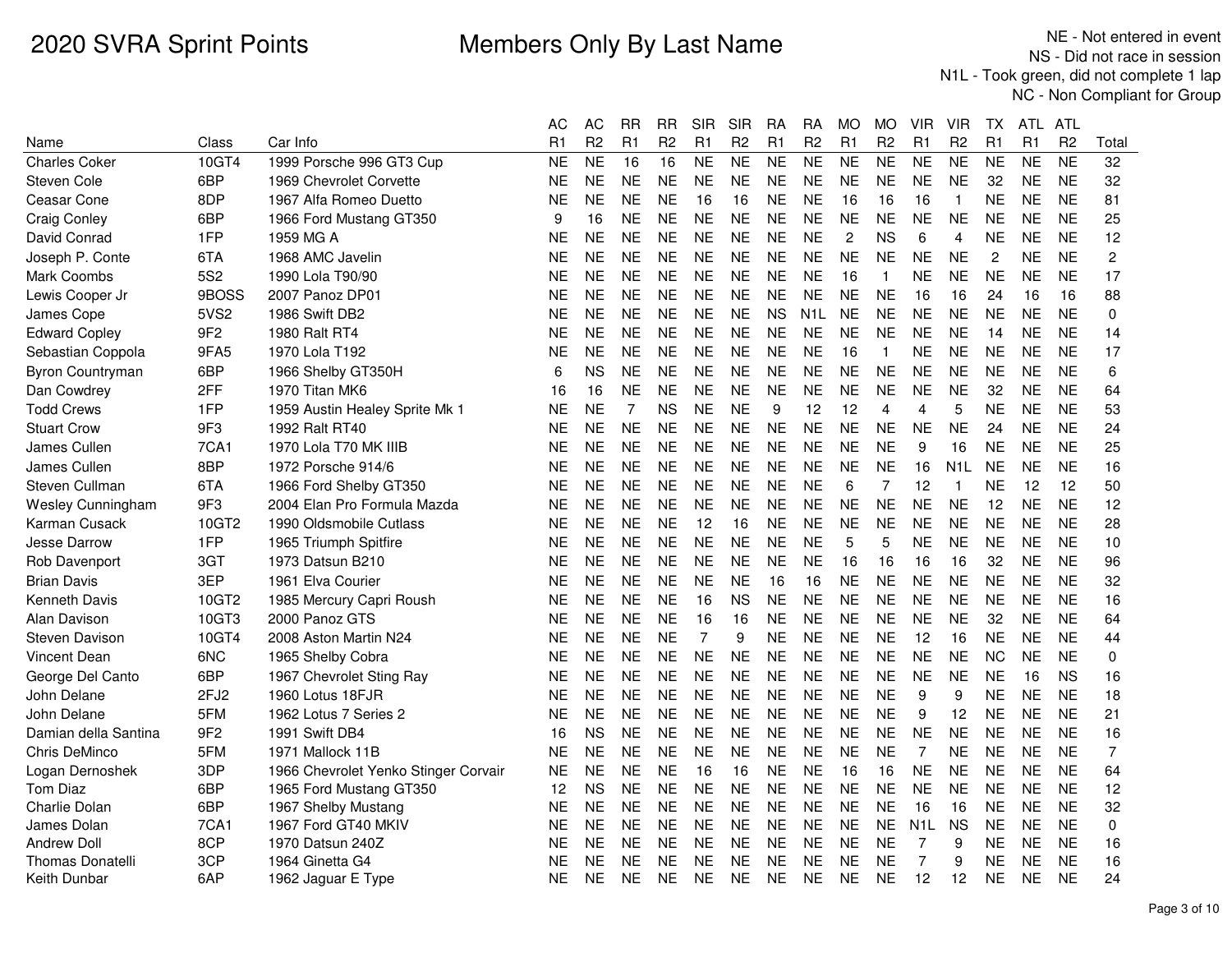|                        |                 |                               | AC             | <b>AC</b>      | <b>RR</b> | <b>RR</b>      | <b>SIR</b>   | <b>SIR</b>     | RA        | RA             | <b>MO</b>      | <b>MO</b>               | VIR            | VIR              | ТX             | ATL            | ATL            |                |
|------------------------|-----------------|-------------------------------|----------------|----------------|-----------|----------------|--------------|----------------|-----------|----------------|----------------|-------------------------|----------------|------------------|----------------|----------------|----------------|----------------|
| Name                   | Class           | Car Info                      | R <sub>1</sub> | R <sub>2</sub> | R1        | R <sub>2</sub> | R1           | R <sub>2</sub> | R1        | R <sub>2</sub> | R1             | R <sub>2</sub>          | R1             | R <sub>2</sub>   | R <sub>1</sub> | R <sub>1</sub> | R <sub>2</sub> | Total          |
| Keith Dunbar           | 8CP             | 1967 Lotus Elan               | <b>NE</b>      | <b>NE</b>      | <b>NE</b> | <b>NE</b>      | <b>NE</b>    | <b>NE</b>      | <b>NE</b> | <b>NE</b>      | N <sub>1</sub> | N <sub>S</sub>          | 16             | 16               | <b>NE</b>      | NE             | <b>NE</b>      | 32             |
| Robert Dusek II        | 5VS2            | 1986 Swift DB2                | <b>NE</b>      | <b>NE</b>      | <b>NE</b> | <b>NE</b>      | <b>NE</b>    | <b>NE</b>      | <b>NE</b> | <b>NE</b>      | 12             | 12                      | <b>NE</b>      | <b>NE</b>        | <b>NE</b>      | <b>NE</b>      | <b>NE</b>      | 24             |
| Graham Earley          | 2FF             | 1971 Lotus 61                 | <b>NE</b>      | <b>NE</b>      | <b>NE</b> | <b>NE</b>      | <b>NE</b>    | <b>NE</b>      | <b>NE</b> | <b>NE</b>      | 9              | 9                       | <b>NE</b>      | <b>NE</b>        | <b>NE</b>      | <b>NE</b>      | <b>NE</b>      | 18             |
| Jim Edmonds            | 2PCF            | 2001 Van Diemen Formula Ford  | <b>NE</b>      | <b>NE</b>      | <b>NE</b> | <b>NE</b>      | <b>NE</b>    | <b>NE</b>      | <b>NE</b> | <b>NE</b>      | <b>NE</b>      | <b>NE</b>               | <b>NE</b>      | <b>NE</b>        | 18             | <b>NE</b>      | <b>NE</b>      | 18             |
| Steven Egger           | 2CF             | 1979 Lola T540                | 12             | 7              | <b>NE</b> | <b>NE</b>      | <b>NE</b>    | <b>NE</b>      | <b>NE</b> | <b>NE</b>      | <b>NE</b>      | <b>NE</b>               | <b>NE</b>      | <b>NE</b>        | <b>NE</b>      | <b>NE</b>      | <b>NE</b>      | 19             |
| <b>Travis Engen</b>    | 2FB             | 1970 Chevron B17b             | <b>NE</b>      | <b>NE</b>      | <b>NE</b> | <b>NE</b>      | <b>NE</b>    | <b>NE</b>      | <b>NE</b> | <b>NE</b>      | <b>NE</b>      | <b>NE</b>               | 7              | 12               | 10             | <b>NE</b>      | <b>NE</b>      | 29             |
| <b>Travis Engen</b>    | 5FM             | 1962 Lotus 23B                | <b>NE</b>      | <b>NE</b>      | <b>NE</b> | <b>NE</b>      | 16           | 16             | <b>NE</b> | <b>NE</b>      | <b>NE</b>      | <b>NE</b>               | 12             | $\mathbf{1}$     | 24             | <b>NE</b>      | <b>NE</b>      | 69             |
| <b>Travis Engen</b>    | 9F1             | 2001 Lola T97/20              | <b>NE</b>      | <b>NE</b>      | <b>NE</b> | <b>NE</b>      | <b>NE</b>    | <b>NE</b>      | <b>NE</b> | <b>NE</b>      | <b>NE</b>      | <b>NE</b>               | <b>NE</b>      | <b>NE</b>        | 18             | <b>NE</b>      | <b>NE</b>      | 18             |
| Travis Engen           | 11GTP2          | 2005 Audi R8 LMP              | NE             | <b>NE</b>      | <b>NE</b> | NE             | 16           | 16             | NE        | <b>NE</b>      | <b>NE</b>      | NE                      | 16             | 16               | 32             | <b>NE</b>      | <b>NE</b>      | 96             |
| Peter Eskuche          | <b>5S2</b>      | 1990 Swift DB5                | <b>NE</b>      | <b>NE</b>      | <b>NE</b> | <b>NE</b>      | <b>NE</b>    | <b>NE</b>      | <b>NS</b> | 12             | <b>NE</b>      | <b>NE</b>               | <b>NE</b>      | <b>NE</b>        | <b>NE</b>      | <b>NE</b>      | <b>NE</b>      | 12             |
| Ray Evernham           | 10GT4           | 2011 Chevrolet Corvette       | <b>NE</b>      | <b>NE</b>      | <b>NE</b> | <b>NE</b>      | <b>NE</b>    | <b>NE</b>      | <b>NE</b> | <b>NE</b>      | <b>NE</b>      | <b>NE</b>               | <b>NE</b>      | <b>NE</b>        | <b>NE</b>      | 16             | 16             | 32             |
| James Farley           | 6AP             | 1966 Ford Cobra               | <b>NE</b>      | <b>NE</b>      | <b>NE</b> | <b>NE</b>      | 6            | <b>NS</b>      | <b>NE</b> | <b>NE</b>      | <b>NE</b>      | <b>NE</b>               | <b>NE</b>      | <b>NE</b>        | <b>NE</b>      | $\overline{7}$ | $\overline{7}$ | 20             |
| James Farley           | 7U <sub>2</sub> | 1978 Lola 298                 | <b>NE</b>      | <b>NE</b>      | <b>NE</b> | <b>NE</b>      | 9            | <b>NS</b>      | <b>NE</b> | <b>NE</b>      | <b>NE</b>      | <b>NE</b>               | 16             | 16               | <b>NE</b>      | 16             | 16             | 73             |
| <b>Frank Farrell</b>   | 3BS             | 1972 Alfa Romeo Berlina       | <b>NE</b>      | <b>NE</b>      | <b>NE</b> | <b>NE</b>      | 16           | <b>NS</b>      | <b>NE</b> | <b>NE</b>      | <b>NE</b>      | <b>NE</b>               | <b>NE</b>      | <b>NE</b>        | <b>NE</b>      | <b>NE</b>      | <b>NE</b>      | 16             |
| <b>Ryan Festerling</b> | 8BP             | 1969 Porsche 911S             | NE             | <b>NE</b>      | <b>NE</b> | <b>NE</b>      | <b>NE</b>    | <b>NE</b>      | 12        | 12             | <b>NE</b>      | <b>NE</b>               | <b>NE</b>      | <b>NE</b>        | <b>NE</b>      | <b>NE</b>      | <b>NE</b>      | 24             |
| <b>Tom Finlinson</b>   | 5VS2            | 1984 Shrike P-15-S 2000       | <b>NE</b>      | <b>NE</b>      | <b>NE</b> | <b>NE</b>      | <b>NE</b>    | <b>NE</b>      | <b>NE</b> | <b>NE</b>      | 6              | 6                       | <b>NE</b>      | <b>NE</b>        | <b>NE</b>      | <b>NE</b>      | <b>NE</b>      | 12             |
| Kurt Fischer           | 5VS2            | 1987 Swift DB 2               | <b>NE</b>      | <b>NE</b>      | <b>NE</b> | <b>NE</b>      | $\mathbf{1}$ | <b>NS</b>      | <b>NE</b> | <b>NE</b>      | <b>NE</b>      | <b>NE</b>               | <b>NE</b>      | <b>NE</b>        | <b>NE</b>      | <b>NE</b>      | <b>NE</b>      | $\mathbf{1}$   |
| Tom Forgione           | 10SC3           | 2002 Ford Taurus              | <b>NE</b>      | <b>NE</b>      | <b>NE</b> | <b>NE</b>      | <b>NE</b>    | <b>NE</b>      | <b>NE</b> | <b>NE</b>      | 12             | 16                      | <b>NE</b>      | <b>NE</b>        | <b>NE</b>      | <b>NE</b>      | <b>NE</b>      | 28             |
| <b>Tom Fraelich</b>    | 2CF             | 1979 Crossle 32F Formula Ford | <b>NE</b>      | <b>NE</b>      | <b>NE</b> | <b>NE</b>      | <b>NE</b>    | <b>NE</b>      | <b>NE</b> | <b>NE</b>      | <b>NE</b>      | <b>NE</b>               | <b>NE</b>      | <b>NE</b>        | <b>NE</b>      | 16             | <b>NS</b>      | 16             |
| <b>Tom Fraelich</b>    | 9FC             | 1979 March Super Vee          | <b>NE</b>      | <b>NE</b>      | <b>NE</b> | <b>NE</b>      | <b>NE</b>    | NE             | <b>NE</b> | <b>NE</b>      | 16             | 16                      | <b>NE</b>      | <b>NE</b>        | <b>NE</b>      | <b>NE</b>      | <b>NS</b>      | 32             |
| Alex Fraser            | 1FP             | 1972 MG Midget                | <b>NE</b>      | <b>NE</b>      | <b>NE</b> | <b>NE</b>      | <b>NE</b>    | <b>NE</b>      | <b>NE</b> | <b>NE</b>      | <b>NE</b>      | <b>NE</b>               | <b>NE</b>      | <b>NE</b>        | <b>NE</b>      | 9              | 9              | 18             |
| <b>Rick Fraser</b>     | 1FP             | 1972 MG Midget                | <b>NE</b>      | <b>NE</b>      | 12        | <b>NS</b>      | 7            | 7              | 12        | 9              | 6              | 6                       | 5              | 6                | <b>NE</b>      | <b>NE</b>      | <b>NE</b>      | 70             |
| <b>Scott Fraser</b>    | 1FP             | 1958 Austin Healey Sprite     | <b>NE</b>      | <b>NE</b>      | <b>NS</b> | 12             | 16           | 16             | 16        | 16             | 16             | 16                      | $\overline{7}$ | 12               | 32             | 12             | 12             | 183            |
| James Freeman          | 4BM             | 1958 Devin SS                 | NE             | <b>NE</b>      | <b>NE</b> | <b>NE</b>      | 16           | <b>NS</b>      | <b>NE</b> | <b>NE</b>      | <b>NE</b>      | <b>NE</b>               | <b>NE</b>      | <b>NE</b>        | <b>NE</b>      | <b>NE</b>      | <b>NE</b>      | 16             |
| <b>Justin Frick</b>    | 7U2             | 1976 Osella PA6/8             | NE             | <b>NE</b>      | <b>NE</b> | <b>NE</b>      | 16           | $\overline{1}$ | <b>NE</b> | <b>NE</b>      | NE.            | <b>NE</b>               | <b>NE</b>      | <b>NE</b>        | <b>NE</b>      | <b>NE</b>      | <b>NE</b>      | 17             |
| Justin Frick           | 9F1             | 1997 Lola 97/20               | NE             | <b>NE</b>      | <b>NE</b> | <b>NE</b>      | <b>NE</b>    | <b>NE</b>      | <b>NE</b> | <b>NE</b>      | <b>NE</b>      | <b>NE</b>               | <b>NE</b>      | <b>NE</b>        | $\overline{c}$ | <b>NE</b>      | <b>NE</b>      | $\overline{c}$ |
| John Fudge             | 6RSR            | 1973 Porsche RSR              | <b>NE</b>      | <b>NE</b>      | <b>NE</b> | <b>NE</b>      | 16           | 16             | <b>NE</b> | <b>NE</b>      | <b>NE</b>      | <b>NE</b>               | <b>NE</b>      | <b>NE</b>        | <b>NE</b>      | <b>NE</b>      | <b>NE</b>      | 32             |
| John Fudge             | 6BP             | 1966 Bizzarrini 5300 GT       | <b>NE</b>      | <b>NE</b>      | <b>NE</b> | <b>NE</b>      | <b>NE</b>    | <b>NE</b>      | <b>NE</b> | <b>NE</b>      | <b>NE</b>      | <b>NE</b>               | <b>NE</b>      | <b>NE</b>        | 18             | <b>NE</b>      | <b>NE</b>      | 18             |
| Carlus Gann            | 6TA             | 1970 Ford Boss 302            | <b>NE</b>      | <b>NE</b>      | 16        | <b>NS</b>      | <b>NE</b>    | <b>NE</b>      | <b>NE</b> | <b>NE</b>      | <b>NE</b>      | <b>NE</b>               | <b>NE</b>      | <b>NE</b>        | <b>NE</b>      | <b>NE</b>      | <b>NE</b>      | 16             |
| <b>Robert Gee</b>      | 6AP             | 1969 Chevrolet Corvette       | NE             | <b>NE</b>      | <b>NE</b> | <b>NE</b>      | <b>NE</b>    | <b>NE</b>      | <b>NE</b> | <b>NE</b>      | $\overline{7}$ | $\overline{7}$          | <b>NE</b>      | <b>NE</b>        | <b>NE</b>      | <b>NE</b>      | <b>NE</b>      | 14             |
| Paul Gelpi             | 4NC             | 1958 Jaguar XK150             | NE             | <b>NE</b>      | <b>NE</b> | <b>NE</b>      | <b>NE</b>    | <b>NE</b>      | <b>NE</b> | <b>NE</b>      | <b>NC</b>      | <b>NC</b>               | <b>NE</b>      | <b>NE</b>        | <b>NE</b>      | <b>NE</b>      | <b>NE</b>      | $\mathbf 0$    |
| V Carl George          | 1FP             | 1959 MG A Sebring Cpe         | NE             | <b>NE</b>      | <b>NE</b> | <b>NE</b>      | <b>NE</b>    | <b>NE</b>      | <b>NE</b> | <b>NE</b>      | $\mathbf{1}$   | <b>NS</b>               | $\mathbf{1}$   | <b>NS</b>        | <b>NE</b>      | <b>NE</b>      | <b>NE</b>      | $\overline{c}$ |
| Marc Giroux            | 2FB             | 1969 Brabham BT29             | <b>NE</b>      | <b>NE</b>      | <b>NE</b> | <b>NE</b>      | <b>NE</b>    | <b>NE</b>      | <b>NE</b> | <b>NE</b>      | <b>NE</b>      | <b>NE</b>               | 6              | 9                | <b>NE</b>      | <b>NE</b>      | <b>NE</b>      | 15             |
| <b>Bill Glavin</b>     | 11GTP3          | 2018 Ligier JS P3             | <b>NE</b>      | <b>NE</b>      | <b>NE</b> | <b>NE</b>      | <b>NE</b>    | <b>NE</b>      | <b>NS</b> | 12             | <b>NE</b>      | <b>NE</b>               | <b>NE</b>      | <b>NE</b>        | <b>NE</b>      | <b>NE</b>      | <b>NE</b>      | 12             |
| <b>Bill Glavin</b>     | 12GTU           | 1972 BMW 3.0 CSL              | NE             | <b>NE</b>      | <b>NE</b> | <b>NE</b>      | 16           | 16             | <b>NE</b> | <b>NE</b>      | <b>NE</b>      | <b>NE</b>               | <b>NE</b>      | <b>NE</b>        | <b>NE</b>      | <b>NE</b>      | <b>NE</b>      | 32             |
| <b>Bill Glavin</b>     | 12MP2           | 1989 BMW M3                   | NE             | <b>NE</b>      | <b>NE</b> | <b>NE</b>      | <b>NE</b>    | <b>NE</b>      | <b>NE</b> | <b>NE</b>      | <b>NE</b>      | <b>NE</b>               | 16             | 16               | <b>NE</b>      | <b>NE</b>      | <b>NE</b>      | 32             |
| Mark Gobble            | 3CP             | 1959 Elva Courier             | NE             | <b>NE</b>      | <b>NE</b> | <b>NE</b>      | <b>NE</b>    | <b>NE</b>      | <b>NE</b> | <b>NE</b>      | <b>NE</b>      | <b>NE</b>               | 6              | $\overline{7}$   | <b>NE</b>      | <b>NE</b>      | <b>NE</b>      | 13             |
| Mark Gobble            | 10SC3           | 2002 Chevrolet Monte Carlo    | <b>NE</b>      | <b>NE</b>      | <b>NE</b> | <b>NE</b>      | <b>NE</b>    | <b>NE</b>      | <b>NE</b> | <b>NE</b>      | <b>NE</b>      | <b>NE</b>               | 12             | 16               | <b>NE</b>      | <b>NE</b>      | <b>NE</b>      | 28             |
| John Goeden            | 7U <sub>2</sub> | 1989 Lola DSR                 | <b>NE</b>      | <b>NE</b>      | <b>NE</b> | <b>NE</b>      | <b>NE</b>    | <b>NE</b>      | <b>NS</b> | 9              | <b>NE</b>      | <b>NE</b>               | <b>NE</b>      | <b>NE</b>        | <b>NE</b>      | <b>NE</b>      | <b>NE</b>      | 9              |
| Norm Goldrich          | 10IGT           | 2009 Porsche GT3 Cup          | NE             | <b>NE</b>      | <b>NE</b> | <b>NE</b>      | <b>NE</b>    | <b>NE</b>      | <b>NE</b> | <b>NE</b>      | 12             | $\overline{\mathbf{1}}$ | <b>NE</b>      | <b>NE</b>        | <b>NE</b>      | <b>NE</b>      | <b>NE</b>      | 13             |
| Donnie Gould           | 10SC2           | 1983 Ford Thunderbird         | <b>NE</b>      | <b>NE</b>      | <b>NE</b> | <b>NE</b>      | <b>NE</b>    | <b>NE</b>      | <b>NE</b> | <b>NE</b>      | NE.            | <b>NE</b>               | 12             | N <sub>1</sub> L | <b>NE</b>      | <b>NE</b>      | <b>NE</b>      | 12             |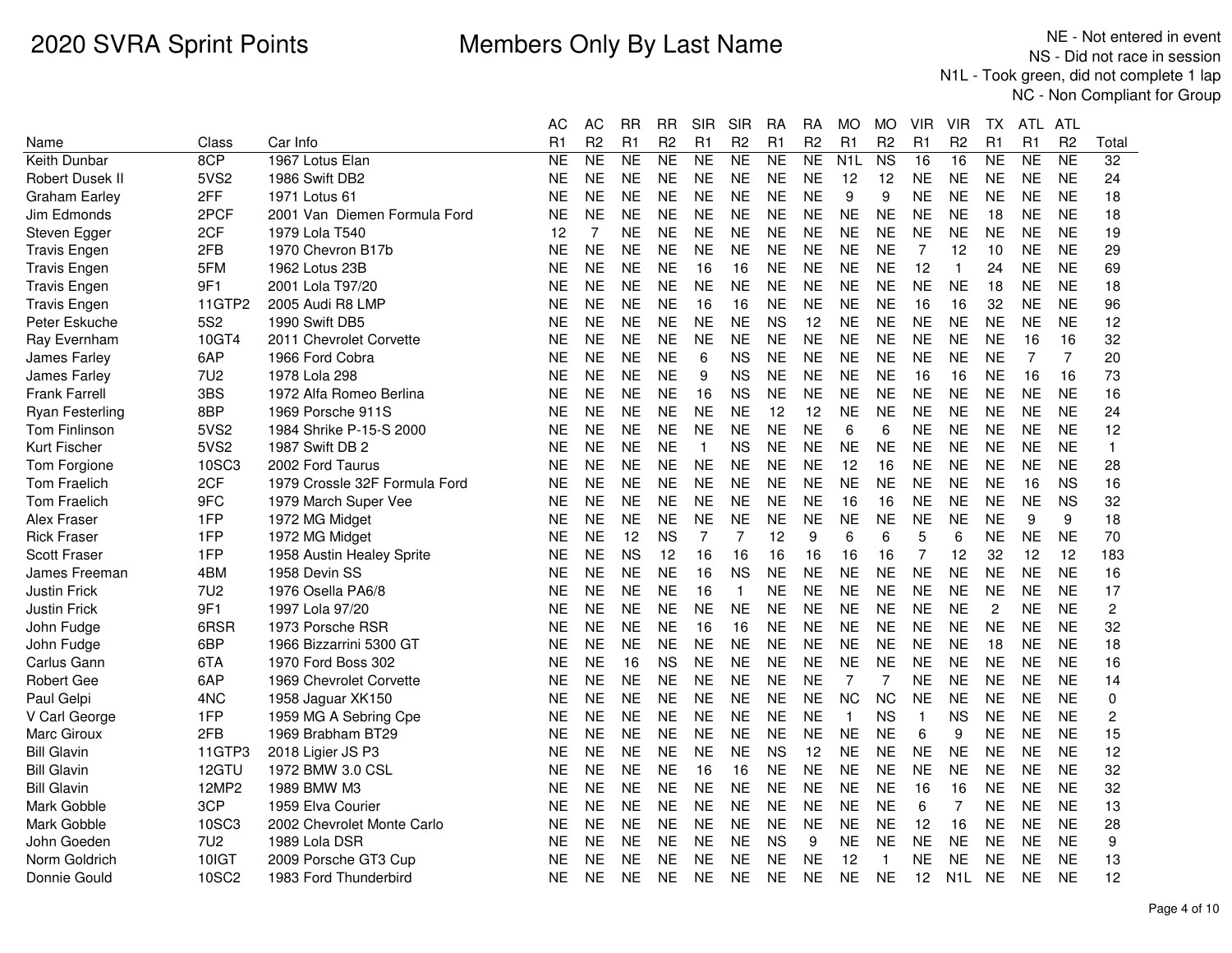|                           |                  |                                  | АC        | AC             | RR        | RR             | <b>SIR</b>     | SIR            | RА             | RA             | MO        | MO                | VIR          | VIR            | ТX             | ATL.      | ATL            |       |
|---------------------------|------------------|----------------------------------|-----------|----------------|-----------|----------------|----------------|----------------|----------------|----------------|-----------|-------------------|--------------|----------------|----------------|-----------|----------------|-------|
| Name                      | Class            | Car Info                         | R1        | R <sub>2</sub> | R1        | R <sub>2</sub> | R <sub>1</sub> | R <sub>2</sub> | R1             | R <sub>2</sub> | R1        | R <sub>2</sub>    | R1           | R <sub>2</sub> | R1             | R1        | R <sub>2</sub> | Total |
| Scott Graham              | 6TA              | 1969 Pontiac Firebird            | <b>NE</b> | <b>NE</b>      | NE        | <b>NE</b>      | <b>NE</b>      | <b>NE</b>      | N <sub>S</sub> | 16             | 16        | 12                | <b>NE</b>    | NE             | <b>NE</b>      | <b>NE</b> | <b>NE</b>      | 44    |
| JP Griffith               | 6AP              | 1968 Chevrolet Corvette          | <b>NE</b> | <b>NE</b>      | <b>NE</b> | <b>NE</b>      | <b>NE</b>      | <b>NE</b>      | <b>NE</b>      | <b>NE</b>      | <b>NE</b> | <b>NE</b>         | <b>NE</b>    | <b>NE</b>      | 14             | <b>NE</b> | <b>NE</b>      | 14    |
| Nick Groose               | 6NC              | 1963 Chevrolet Corvette          | <b>NE</b> | <b>NE</b>      | <b>NE</b> | <b>NE</b>      | <b>NE</b>      | <b>NE</b>      | <b>NS</b>      | <b>NC</b>      | <b>NS</b> | <b>NC</b>         | <b>NE</b>    | <b>NE</b>      | <b>NE</b>      | <b>NE</b> | <b>NE</b>      | 0     |
| <b>Thomas Grudovich</b>   | 2FJ2             | 1960 Elva 200 FJ                 | ΝE        | <b>NE</b>      | <b>NE</b> | <b>NE</b>      | <b>NE</b>      | <b>NE</b>      | <b>NE</b>      | <b>NE</b>      | <b>NE</b> | <b>NE</b>         | 16           | 12             | <b>NE</b>      | <b>NE</b> | <b>NE</b>      | 28    |
| <b>Thomas Grudovich</b>   | 4FM              | 1960 Lola MKI                    | ΝE        | <b>NE</b>      | <b>NE</b> | <b>NE</b>      | <b>NE</b>      | <b>NE</b>      | <b>NE</b>      | <b>NE</b>      | <b>NE</b> | <b>NE</b>         | 16           | <b>NS</b>      | <b>NE</b>      | <b>NE</b> | <b>NE</b>      | 16    |
| Paul Haggar               | 2FB              | 1970 Brabham BT29                | ΝE        | <b>NE</b>      | <b>NE</b> | <b>NE</b>      | <b>NE</b>      | <b>NE</b>      | <b>NE</b>      | <b>NE</b>      | <b>NE</b> | <b>NE</b>         | <b>NE</b>    | <b>NE</b>      | $\overline{4}$ | <b>NE</b> | <b>NE</b>      | 4     |
| <b>Timothy Haines</b>     | 10GT4            | 1979 Porsche 911                 | NΕ        | <b>NE</b>      | <b>NE</b> | <b>NE</b>      | <b>NE</b>      | <b>NE</b>      | <b>NE</b>      | <b>NE</b>      | <b>NE</b> | NE                | 6            | <b>NS</b>      | <b>NE</b>      | <b>NE</b> | <b>NE</b>      | 6     |
| David Hale                | 5VS2             | 1985 Lola T598                   | NE        | <b>NE</b>      | <b>NE</b> | <b>NE</b>      | <b>NE</b>      | <b>NE</b>      | <b>NE</b>      | <b>NE</b>      | 16        | 16                | <b>NE</b>    | <b>NE</b>      | 32             | <b>NE</b> | <b>NE</b>      | 64    |
| Chip Halverson            | 7U <sub>2</sub>  | 1976 Chevron B36                 | ΝE        | <b>NE</b>      | <b>NE</b> | <b>NE</b>      | 12             | 16             | <b>NE</b>      | <b>NE</b>      | <b>NE</b> | <b>NE</b>         | <b>NE</b>    | <b>NE</b>      | <b>NE</b>      | <b>NE</b> | <b>NE</b>      | 28    |
| <b>Bruce Hamilton</b>     | 2FB              | 1970 Brabham BT 36               | ΝE        | <b>NE</b>      | <b>NE</b> | <b>NE</b>      | <b>NE</b>      | <b>NE</b>      | <b>NE</b>      | <b>NE</b>      | <b>NE</b> | <b>NE</b>         | <b>NE</b>    | <b>NE</b>      | 18             | <b>NE</b> | <b>NE</b>      | 18    |
| <b>Bruce Hamilton</b>     | 9F1              | 2008 Dallara Infinity            | NΕ        | <b>NE</b>      | <b>NE</b> | <b>NE</b>      | <b>NE</b>      | <b>NE</b>      | <b>NE</b>      | <b>NE</b>      | <b>NE</b> | NE                | <b>NE</b>    | <b>NE</b>      | 24             | <b>NE</b> | <b>NE</b>      | 24    |
| Neil Hamilton             | 2PCF             | 1981 VanDiemen RF81              | NE        | <b>NE</b>      | <b>NE</b> | <b>NE</b>      | <b>NE</b>      | <b>NE</b>      | <b>NE</b>      | <b>NE</b>      | 12        | $12 \overline{ }$ | <b>NE</b>    | <b>NE</b>      | <b>NE</b>      | <b>NE</b> | <b>NE</b>      | 24    |
| Dave Handy                | 2FB              | 1968 Brabham BT-29               | NΕ        | <b>NE</b>      | <b>NE</b> | <b>NE</b>      | <b>NE</b>      | <b>NE</b>      | <b>NE</b>      | <b>NE</b>      | <b>NE</b> | <b>NE</b>         | 16           | <b>NS</b>      | <b>NE</b>      | <b>NE</b> | <b>NE</b>      | 16    |
| Dave Handy                | 5VS2             | 1988 Swift DB2                   | <b>NE</b> | <b>NE</b>      | <b>NE</b> | <b>NE</b>      | <b>NE</b>      | <b>NE</b>      | <b>NE</b>      | <b>NE</b>      | <b>NE</b> | <b>NE</b>         | 9            | $\mathbf{1}$   | <b>NE</b>      | 16        | 16             | 42    |
| Dave Handy                | <b>10SC2</b>     | 1992 Chevrolet Monte Carlo       | NΕ        | <b>NE</b>      | <b>NE</b> | <b>NE</b>      | <b>NE</b>      | <b>NE</b>      | <b>NE</b>      | <b>NE</b>      | <b>NE</b> | <b>NE</b>         | 16           | 16             | <b>NE</b>      | <b>NE</b> | <b>NE</b>      | 32    |
| Mark Hannifin             | 6NC              | 1970 Chevrolet Camaro Z28        | <b>NE</b> | <b>NE</b>      | <b>NE</b> | <b>NE</b>      | <b>NE</b>      | <b>NE</b>      | <b>NE</b>      | <b>NE</b>      | <b>NE</b> | <b>NE</b>         | <b>NC</b>    | <b>NC</b>      | <b>NC</b>      | <b>NE</b> | <b>NE</b>      | 0     |
| Lisa Hansen               | 8BP              | 1969 Porsche 911S                | ΝE        | <b>NE</b>      | <b>NE</b> | <b>NE</b>      | <b>NE</b>      | <b>NE</b>      | $\mathbf{1}$   | <b>NS</b>      | <b>NE</b> | <b>NE</b>         | <b>NE</b>    | <b>NE</b>      | 32             | <b>NE</b> | <b>NE</b>      | 33    |
| Clay Hargitt              | 12MP3            | 2008 Ford Mustang FR500S         | ΝE        | <b>NE</b>      | <b>NE</b> | <b>NE</b>      | <b>NE</b>      | <b>NE</b>      | 12             | 12             | <b>NE</b> | <b>NE</b>         | <b>NE</b>    | <b>NE</b>      | <b>NE</b>      | <b>NE</b> | <b>NE</b>      | 24    |
| John Hasty                | 3DP              | 1959 Triumph TR3A                | NΕ        | <b>NE</b>      | <b>NE</b> | <b>NE</b>      | $\mathbf{1}$   | <b>NS</b>      | <b>NE</b>      | <b>NE</b>      | <b>NE</b> | <b>NE</b>         | <b>NE</b>    | <b>NE</b>      | <b>NE</b>      | <b>NE</b> | <b>NE</b>      | 1.    |
| <b>Bob Hatle</b>          | 2PCF             | 1989 Swift DB3                   | 1         | <b>NS</b>      | <b>NE</b> | <b>NE</b>      | <b>NE</b>      | <b>NE</b>      | 16             | 16             | 16        | 16                | <b>NE</b>    | <b>NE</b>      | 32             | <b>NE</b> | <b>NE</b>      | 97    |
| Craig Hauenstein          | 8BS              | 1968 BMW 2002                    | 12        | 12             | <b>NE</b> | <b>NE</b>      | <b>NE</b>      | <b>NE</b>      | <b>NE</b>      | <b>NE</b>      | <b>NE</b> | <b>NE</b>         | <b>NE</b>    | <b>NE</b>      | <b>NE</b>      | <b>NE</b> | <b>NE</b>      | 24    |
| Daniel Haynes             | 6TA              | 1970 Ford Mustang                | ΝE        | <b>NE</b>      | <b>NE</b> | <b>NE</b>      | <b>NE</b>      | <b>NE</b>      | <b>NE</b>      | <b>NE</b>      | <b>NE</b> | <b>NE</b>         | <b>NE</b>    | <b>NE</b>      | 24             | <b>NE</b> | <b>NE</b>      | 24    |
| Mark Haynes               | 1GT              | 1963 Triumph Spitfire            | <b>NE</b> | <b>NE</b>      | <b>NE</b> | <b>NE</b>      | <b>NE</b>      | <b>NE</b>      | <b>NE</b>      | <b>NE</b>      | <b>NE</b> | <b>NE</b>         | 16           | 16             | <b>NE</b>      | <b>NE</b> | <b>NE</b>      | 32    |
| James Heck                | 6BP              | 1964 Chevrolet Corvette          | ΝE        | <b>NE</b>      | <b>NE</b> | <b>NE</b>      | 9              | 16             | <b>NE</b>      | <b>NE</b>      | 12        | <b>NS</b>         | 12           | 12             | 24             | <b>NE</b> | <b>NE</b>      | 85    |
| Alex Heckert              | 6BP              | 1966 Chevrolet Corvette          | <b>NE</b> | <b>NE</b>      | <b>NE</b> | <b>NE</b>      | $\overline{7}$ | 9              | <b>NE</b>      | <b>NE</b>      | <b>NE</b> | <b>NE</b>         | <b>NE</b>    | <b>NE</b>      | <b>NE</b>      | <b>NE</b> | <b>NE</b>      | 16    |
| <b>Bill Heifner</b>       | 10GT4            | 2011 Cadillac CTS-VR             | ΝE        | <b>NE</b>      | <b>NE</b> | <b>NE</b>      | <b>NE</b>      | <b>NE</b>      | <b>NE</b>      | <b>NE</b>      | 9         | 12                | <b>NE</b>    | <b>NE</b>      | <b>NE</b>      | <b>NE</b> | <b>NE</b>      | 21    |
| Don Henry                 | 6AP              | 1969 Chevrolet Corvette Roadster | <b>NE</b> | <b>NE</b>      | <b>NE</b> | <b>NE</b>      | <b>NE</b>      | <b>NE</b>      | <b>NE</b>      | <b>NE</b>      | 6         | 6                 | <b>NE</b>    | <b>NE</b>      | <b>NE</b>      | <b>NE</b> | <b>NE</b>      | 12    |
| <b>Rusty Herbert</b>      | 7CA <sub>2</sub> | 1984 Phoenix Can Am              | ΝE        | <b>NE</b>      | <b>NE</b> | <b>NE</b>      | <b>NE</b>      | <b>NE</b>      | <b>NE</b>      | <b>NE</b>      | <b>NE</b> | <b>NE</b>         | <b>NE</b>    | <b>NE</b>      | 32             | <b>NE</b> | <b>NE</b>      | 32    |
| John Higgins              | 10IGT            | 2017 Porsche GT3 Cup             | NE        | <b>NE</b>      | <b>NE</b> | <b>NE</b>      | <b>NE</b>      | <b>NE</b>      | <b>NE</b>      | <b>NE</b>      | 16        | <b>NS</b>         | <b>NE</b>    | <b>NE</b>      | <b>NE</b>      | <b>NE</b> | <b>NE</b>      | 16    |
| Mark Hilderbrand          | 6AP              | 1972 Chevrolet Corvette          | NΕ        | <b>NE</b>      | <b>NE</b> | <b>NE</b>      | <b>NE</b>      | <b>NE</b>      | <b>NE</b>      | <b>NE</b>      | <b>NE</b> | NE                | <b>NE</b>    | <b>NE</b>      | 18             | 12        | 12             | 42    |
| <b>Brian Thomas Himes</b> | 12MP2            | 1989 Ford Mustang                | <b>NE</b> | <b>NE</b>      | <b>NE</b> | <b>NE</b>      | <b>NE</b>      | <b>NE</b>      | <b>NE</b>      | <b>NE</b>      | 16        | 16                | <b>NE</b>    | <b>NE</b>      | <b>NE</b>      | <b>NE</b> | <b>NE</b>      | 32    |
| <b>Harry Hinkle</b>       | 10GT4            | 2013 Dodge Challenger            | NΕ        | <b>NE</b>      | <b>NE</b> | <b>NE</b>      | <b>NE</b>      | <b>NE</b>      | <b>NE</b>      | <b>NE</b>      | 16        | 16                | 5            | <b>NS</b>      | <b>NE</b>      | <b>NE</b> | <b>NE</b>      | 37    |
| David Hite                | 6AS              | 1966 Ford Mustang                | NE        | <b>NE</b>      | <b>NE</b> | <b>NE</b>      | 16             | 16             | <b>NE</b>      | <b>NE</b>      | <b>NE</b> | <b>NE</b>         | <b>NE</b>    | <b>NE</b>      | <b>NE</b>      | <b>NE</b> | <b>NE</b>      | 32    |
| Gary Holcomb              | 5HSR             | 1982 Tiga Tiga                   | 16        | 16             | <b>NE</b> | <b>NE</b>      | <b>NE</b>      | <b>NE</b>      | <b>NE</b>      | <b>NE</b>      | <b>NE</b> | <b>NE</b>         | $\mathbf{1}$ | 12             | <b>NE</b>      | <b>NE</b> | <b>NE</b>      | 45    |
| Scott Holley              | 6BP              | 1963 Jaguar XKE                  | ΝE        | <b>NE</b>      | <b>NE</b> | <b>NE</b>      | <b>NE</b>      | <b>NE</b>      | <b>NE</b>      | <b>NE</b>      | 16        | 16                | <b>NE</b>    | <b>NE</b>      | <b>NE</b>      | <b>NE</b> | <b>NE</b>      | 32    |
| <b>Klaus Holthaus</b>     | 12GTU            | 1974 Porsche 914                 | 16        | <b>NS</b>      | <b>NE</b> | <b>NE</b>      | <b>NE</b>      | <b>NE</b>      | <b>NE</b>      | <b>NE</b>      | <b>NE</b> | <b>NE</b>         | <b>NE</b>    | <b>NE</b>      | <b>NE</b>      | <b>NE</b> | <b>NE</b>      | 16    |
| Ron Hornig                | 2FB              | 1971 Brabham BT35-32             | NΕ        | <b>NE</b>      | <b>NE</b> | <b>NE</b>      | <b>NE</b>      | <b>NE</b>      | <b>NE</b>      | <b>NE</b>      | <b>NE</b> | <b>NE</b>         | 9            | $\overline{7}$ | 14             | <b>NE</b> | <b>NE</b>      | 30    |
| David Huber               | 12GTU            | 1979 Datsun 280ZX                | NΕ        | <b>NE</b>      | <b>NE</b> | <b>NE</b>      | <b>NE</b>      | <b>NE</b>      | <b>NE</b>      | <b>NE</b>      | 16        | 16                | <b>NE</b>    | <b>NE</b>      | <b>NE</b>      | <b>NE</b> | <b>NE</b>      | 32    |
| Michael Hummel            | 2CF              | 1979 Crossle 35F                 | <b>NE</b> | <b>NE</b>      | <b>NE</b> | <b>NE</b>      | <b>NE</b>      | <b>NE</b>      | <b>NE</b>      | <b>NE</b>      | <b>NE</b> | <b>NE</b>         | 16           | 16             | 14             | <b>NE</b> | <b>NE</b>      | 46    |
| Michael Hummel            | 9F <sub>2</sub>  | 1997 Van Diemen RF97             | <b>NE</b> | <b>NE</b>      | <b>NE</b> | <b>NE</b>      | <b>NE</b>      | <b>NE</b>      | <b>NE</b>      | <b>NE</b>      | 9         | 12                | <b>NE</b>    | <b>NE</b>      | 18             | <b>NE</b> | <b>NE</b>      | 39    |
| Eric Inkrott              | 2CF              | 1979 Crossle Formula Ford 35F    | 16        | 16             | <b>NE</b> | <b>NE</b>      | <b>NE</b>      | <b>NE</b>      | 12             | 16             | 16        | 16                | <b>NE</b>    | <b>NE</b>      | 24             | <b>NE</b> | <b>NE</b>      | 116   |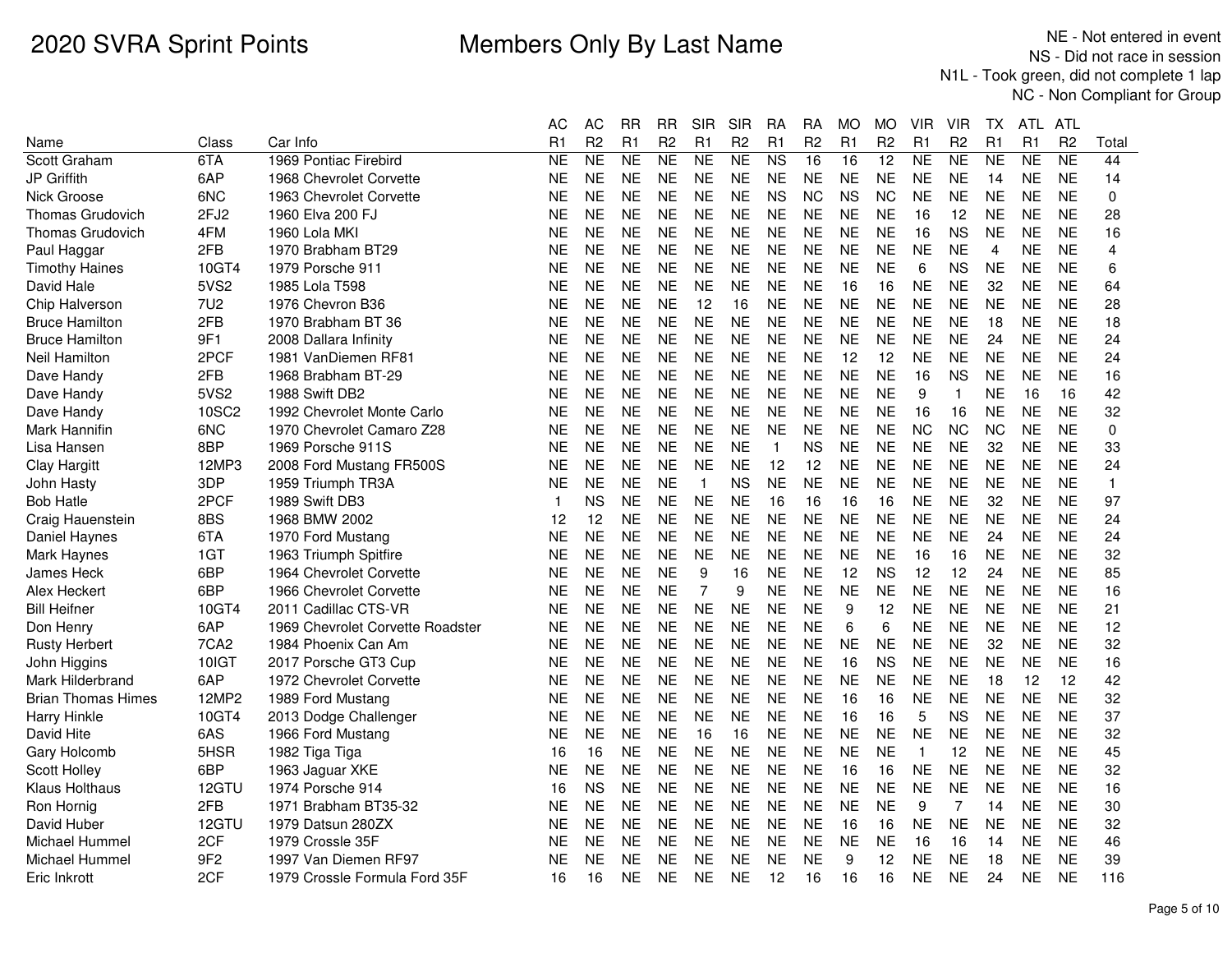|                         |                  |                                    | АC        | AC             | <b>RR</b> | <b>RR</b>      | <b>SIR</b> | <b>SIR</b>     | RA               | RA             | <b>MO</b>      | <b>MO</b>        | VIR            | VIR            | ТX        | ATL            | ATL            |       |
|-------------------------|------------------|------------------------------------|-----------|----------------|-----------|----------------|------------|----------------|------------------|----------------|----------------|------------------|----------------|----------------|-----------|----------------|----------------|-------|
| Name                    | Class            | Car Info                           | R1        | R <sub>2</sub> | R1        | R <sub>2</sub> | R1         | R <sub>2</sub> | R1               | R <sub>2</sub> | R1             | R <sub>2</sub>   | R <sub>1</sub> | R <sub>2</sub> | R1        | R <sub>1</sub> | R <sub>2</sub> | Total |
| David Isaac             | 10SC2            | 1993 Chevrolet Lumina              | 7         | 9              | <b>NE</b> | <b>NE</b>      | <b>NE</b>  | NE             | <b>NE</b>        | NE             | <b>NE</b>      | <b>NE</b>        | <b>NE</b>      | <b>NE</b>      | <b>NE</b> | <b>NE</b>      | <b>NE</b>      | 16    |
| James Jackson           | 3CP              | 1964 Porsche 356                   | ΝE        | <b>NE</b>      | <b>NE</b> | <b>NE</b>      | <b>NE</b>  | <b>NE</b>      | 12               | 12             | <b>NE</b>      | NE               | <b>NE</b>      | <b>NE</b>      | <b>NE</b> | <b>NE</b>      | <b>NE</b>      | 24    |
| Max Jamiesson           | 3CP              | 1960 Porsche 356                   | 12        | 12             | <b>NE</b> | <b>NE</b>      | <b>NE</b>  | <b>NE</b>      | <b>NE</b>        | <b>NE</b>      | <b>NE</b>      | <b>NE</b>        | <b>NE</b>      | <b>NE</b>      | <b>NE</b> | <b>NE</b>      | <b>NE</b>      | 24    |
| Gary Jebsen             | 3DP              | 1962 Volvo P1800                   | <b>NE</b> | <b>NE</b>      | <b>NE</b> | <b>NE</b>      | <b>NE</b>  | <b>NE</b>      | <b>NE</b>        | <b>NE</b>      | <b>NE</b>      | <b>NE</b>        | 16             | 16             | <b>NE</b> | <b>NE</b>      | <b>NE</b>      | 32    |
| <b>Rick Jeffery</b>     | 10GT2            | 1985 Chevrolet Camaro Z28 Protofab | NE        | <b>NE</b>      | <b>NE</b> | <b>NE</b>      | <b>NE</b>  | <b>NE</b>      | <b>NE</b>        | <b>NE</b>      | <b>NE</b>      | <b>NE</b>        | <b>NE</b>      | <b>NE</b>      | 32        | <b>NE</b>      | <b>NE</b>      | 32    |
| Glenn Jividen Jr.       | 5S <sub>2</sub>  | 2000 Carbir CS2                    | ΝE        | <b>NE</b>      | <b>NE</b> | <b>NE</b>      | <b>NE</b>  | <b>NE</b>      | <b>NE</b>        | <b>NE</b>      | <b>NE</b>      | <b>NE</b>        | 12             | 16             | <b>NE</b> | <b>NE</b>      | <b>NE</b>      | 28    |
| Gordon Johnson          | 10GT2            | 1991 Oldsmobile Cutlass            | <b>NE</b> | <b>NE</b>      | <b>NE</b> | <b>NE</b>      | <b>NE</b>  | <b>NE</b>      | <b>NE</b>        | <b>NE</b>      | <b>NE</b>      | <b>NE</b>        | <b>NE</b>      | <b>NE</b>      | 18        | <b>NE</b>      | <b>NE</b>      | 18    |
| Roland Johnson          | 2FF              | 1967 Lotus 51                      | ΝE        | <b>NE</b>      | <b>NE</b> | <b>NE</b>      | <b>NE</b>  | <b>NE</b>      | <b>NE</b>        | <b>NE</b>      | <b>NE</b>      | <b>NE</b>        | <b>NE</b>      | <b>NE</b>      | 24        | <b>NE</b>      | <b>NE</b>      | 24    |
| <b>Brett Johnston</b>   | 9F3              | 2004 Mazda Pro Mazda               | ΝE        | <b>NE</b>      | <b>NE</b> | <b>NE</b>      | <b>NE</b>  | <b>NE</b>      | <b>NS</b>        | 12             | 12             | 12               | NE             | <b>NE</b>      | <b>NE</b> | <b>NE</b>      | <b>NE</b>      | 36    |
| James Johnston          | 9F3              | 2004 Swift O14 Atlantic            | <b>NE</b> | <b>NE</b>      | <b>NE</b> | <b>NE</b>      | <b>NE</b>  | <b>NE</b>      | 16               | 16             | 16             | 16               | <b>NE</b>      | <b>NE</b>      | 18        | <b>NE</b>      | <b>NE</b>      | 82    |
| James Johnston Jr.      | 9F3              | 2004 Mazda Pro Formula             | ΝE        | <b>NE</b>      | <b>NE</b> | <b>NE</b>      | <b>NE</b>  | <b>NE</b>      | <b>NE</b>        | <b>NE</b>      | 9              | 9                | <b>NE</b>      | <b>NE</b>      | 10        | <b>NE</b>      | <b>NE</b>      | 28    |
| Johnny Kanavas          | 11GTP3           | 2010 Lola B08/90                   | <b>NE</b> | <b>NE</b>      | <b>NE</b> | <b>NE</b>      | <b>NE</b>  | <b>NE</b>      | <b>NE</b>        | <b>NE</b>      | <b>NE</b>      | <b>NE</b>        | <b>NE</b>      | <b>NE</b>      | 24        | <b>NE</b>      | <b>NE</b>      | 24    |
| Thomas Kane             | 5HS <sub>2</sub> | 1983 Tiga SC83                     | NE        | <b>NE</b>      | <b>NE</b> | <b>NE</b>      | <b>NE</b>  | <b>NE</b>      | <b>NE</b>        | NE             | 16             | 16               | 16             | 16             | <b>NE</b> | <b>NE</b>      | <b>NE</b>      | 64    |
| Charles Kates Jr.       | 3CP              | 1968 Datsun 2000 Roadster          | <b>NE</b> | <b>NE</b>      | <b>NE</b> | <b>NE</b>      | <b>NE</b>  | <b>NE</b>      | <b>NE</b>        | <b>NE</b>      | $\overline{4}$ | 6                | 5              | <b>NS</b>      | <b>NE</b> | <b>NE</b>      | <b>NE</b>      | 15    |
| <b>Brian Keilt</b>      | 12MP3            | 2007 BMW 325i                      | ΝE        | <b>NE</b>      | <b>NE</b> | <b>NE</b>      | 12         | <b>NS</b>      | <b>NE</b>        | <b>NE</b>      | <b>NE</b>      | <b>NE</b>        | 16             | 16             | <b>NE</b> | <b>NE</b>      | <b>NE</b>      | 44    |
| Rodney Kendall          | 5S <sub>2</sub>  | 1987 Lola T87/90                   | NE        | <b>NE</b>      | <b>NE</b> | <b>NE</b>      | <b>NE</b>  | <b>NE</b>      | <b>NE</b>        | <b>NE</b>      | 9              | 12               | 9              | 7              | <b>NE</b> | <b>NE</b>      | <b>NE</b>      | 37    |
| Scott Kissinger         | 8AP              | 1971 Datsun 240Z                   | <b>NE</b> | <b>NE</b>      | <b>NE</b> | <b>NE</b>      | <b>NE</b>  | <b>NE</b>      | <b>NE</b>        | <b>NE</b>      | 16             | <b>NS</b>        | 16             | 16             | <b>NE</b> | <b>NE</b>      | <b>NE</b>      | 48    |
| Jay Kjoller             | 10GT2            | 1980 Porsche 911                   | ΝE        | <b>NE</b>      | <b>NE</b> | <b>NE</b>      | <b>NE</b>  | <b>NE</b>      | <b>NE</b>        | <b>NE</b>      | 16             | 16               | <b>NE</b>      | <b>NE</b>      | <b>NE</b> | <b>NE</b>      | <b>NE</b>      | 32    |
| <b>Brent Knoll</b>      | 5HS2             | 1983 Tiga SC83                     | <b>NE</b> | <b>NE</b>      | <b>NE</b> | <b>NE</b>      | <b>NE</b>  | <b>NE</b>      | <b>NE</b>        | <b>NE</b>      | 12             | 12               | <b>NE</b>      | <b>NE</b>      | 32        | 16             | 16             | 88    |
| Paul Konkle Jr.         | 3DP              | 1962 MG B                          | 16        | 16             | <b>NE</b> | <b>NE</b>      | <b>NE</b>  | <b>NE</b>      | N <sub>1</sub> L | 12             | 9              | 9                | <b>NE</b>      | <b>NE</b>      | <b>NE</b> | <b>NE</b>      | <b>NE</b>      | 62    |
| Robert Korzen           | 6AS              | 1966 Ford Mustang                  | ΝE        | <b>NE</b>      | <b>NE</b> | <b>NE</b>      | <b>NE</b>  | <b>NE</b>      | <b>NE</b>        | <b>NE</b>      | <b>NE</b>      | <b>NE</b>        | 16             | 16             | <b>NE</b> | <b>NE</b>      | <b>NE</b>      | 32    |
| <b>Reed Kryder</b>      | 10GT3            | 1992 Nissan 240SX                  | NΕ        | <b>NE</b>      | <b>NE</b> | <b>NE</b>      | <b>NE</b>  | <b>NE</b>      | <b>NE</b>        | <b>NE</b>      | 16             | 16               | <b>NE</b>      | <b>NE</b>      | <b>NE</b> | <b>NE</b>      | <b>NE</b>      | 32    |
| David Kuchrawy          | 10IGT            | 2009 Porsche Cayman                | NE        | <b>NE</b>      | <b>NE</b> | <b>NE</b>      | <b>NE</b>  | <b>NE</b>      | <b>NE</b>        | <b>NE</b>      | <b>NE</b>      | <b>NE</b>        | <b>NE</b>      | <b>NE</b>      | <b>NE</b> | 12             | <b>NS</b>      | 12    |
| Dave Kunicki            | 6AP              | 1969 Chevrolet Corvette            | NE        | <b>NE</b>      | <b>NE</b> | <b>NE</b>      | <b>NE</b>  | <b>NE</b>      | <b>NE</b>        | <b>NE</b>      | <b>NE</b>      | NE               | <b>NE</b>      | <b>NE</b>      | 24        | <b>NE</b>      | <b>NE</b>      | 24    |
| Ralph La Macchia        | 5S <sub>2</sub>  | 1998 Carbir Sports 2000            | <b>NE</b> | <b>NE</b>      | <b>NE</b> | <b>NE</b>      | 12         | 12             | 12               | 9              | <b>NE</b>      | <b>NE</b>        | <b>NE</b>      | <b>NE</b>      | <b>NE</b> | <b>NE</b>      | <b>NE</b>      | 45    |
| Michael Lange           | 11GTP3           | 2009 Ford GT3                      | <b>NE</b> | <b>NE</b>      | <b>NE</b> | <b>NE</b>      | <b>NE</b>  | <b>NE</b>      | <b>NE</b>        | <b>NE</b>      | <b>NE</b>      | <b>NE</b>        | 16             | 16             | <b>NE</b> | <b>NE</b>      | <b>NE</b>      | 32    |
| David Lasco             | 6BP              | 1966 Shelby Mustang                | <b>NE</b> | <b>NE</b>      | <b>NE</b> | <b>NE</b>      | <b>NE</b>  | <b>NE</b>      | <b>NE</b>        | <b>NE</b>      | <b>NE</b>      | <b>NE</b>        | <b>NE</b>      | <b>NE</b>      | 14        | <b>NE</b>      | <b>NE</b>      | 14    |
| Phil Lasco              | 12GT             | 2013 Ford Mustang                  | NE        | <b>NE</b>      | <b>NE</b> | <b>NE</b>      | 16         | <b>NS</b>      | <b>NE</b>        | <b>NE</b>      | <b>NE</b>      | <b>NE</b>        | 16             | <b>NS</b>      | 32        | <b>NE</b>      | <b>NE</b>      | 64    |
| Samuel LeComte          | 10SC3            | 2006 Chevrolet Monte Carlo         | ΝE        | <b>NE</b>      | <b>NE</b> | <b>NE</b>      | <b>NE</b>  | <b>NE</b>      | <b>NE</b>        | <b>NE</b>      | <b>NE</b>      | <b>NE</b>        | 16             | <b>NS</b>      | 32        | <b>NE</b>      | <b>NE</b>      | 48    |
| Jim Lenehan             | 8AP              | 1976 Porsche 914/6                 | ΝE        | <b>NE</b>      | <b>NE</b> | <b>NE</b>      | <b>NE</b>  | <b>NE</b>      | <b>NE</b>        | <b>NE</b>      | 12             | ΝS               | 12             | 12             | <b>NE</b> | <b>NE</b>      | <b>NE</b>      | 36    |
| Kevin Leparski          | 5S <sub>2</sub>  | 2004 Carbir CS2                    | ΝE        | <b>NE</b>      | <b>NE</b> | <b>NE</b>      | <b>NE</b>  | <b>NE</b>      | 9                | 7              | <b>NE</b>      | <b>NE</b>        | <b>NE</b>      | <b>NE</b>      | <b>NE</b> | <b>NE</b>      | <b>NE</b>      | 16    |
| Craig Lesinski          | 8BS              | 1976 BMW 2002                      | NE        | <b>NE</b>      | <b>NE</b> | <b>NE</b>      | <b>NE</b>  | <b>NE</b>      | <b>NE</b>        | <b>NE</b>      | <b>NE</b>      | <b>NE</b>        | <b>NE</b>      | <b>NE</b>      | <b>NE</b> | 16             | 16             | 32    |
| Chris Liebenberg        | 10GT4            | 2008 Chevrolet Camaro              | ΝE        | <b>NE</b>      | <b>NE</b> | <b>NE</b>      | 6          | <b>NS</b>      | <b>NE</b>        | <b>NE</b>      | <b>NE</b>      | <b>NE</b>        | <b>NE</b>      | <b>NE</b>      | <b>NE</b> | <b>NE</b>      | <b>NE</b>      | 6     |
| Larry Ligas             | 6AP              | 1961 Jaguar XKE                    | NE        | <b>NE</b>      | <b>NE</b> | <b>NE</b>      | 12         | 12             | <b>NE</b>        | <b>NE</b>      | <b>NE</b>      | <b>NE</b>        | <b>NE</b>      | <b>NE</b>      | <b>NE</b> | <b>NE</b>      | <b>NE</b>      | 24    |
| Bob Lima                | 6BP              | 1969 Chevrolet Corvette            | NΕ        | <b>NE</b>      | <b>NE</b> | <b>NE</b>      | 16         | $\overline{7}$ | <b>NE</b>        | <b>NE</b>      | <b>NE</b>      | <b>NE</b>        | <b>NE</b>      | <b>NE</b>      | <b>NE</b> | <b>NE</b>      | <b>NE</b>      | 23    |
| Jeff Lindstrom          | 12MP3            | 1998 Ford Mustang Coupe            | <b>NE</b> | <b>NE</b>      | <b>NE</b> | <b>NE</b>      | 12         | 16             | <b>NE</b>        | <b>NE</b>      | <b>NE</b>      | <b>NE</b>        | 16             | 16             | 24        | 16             | 16             | 116   |
| <b>Scott Lovett</b>     | 10SC3            | 2001 Ford Taurus                   | ΝE        | <b>NE</b>      | <b>NE</b> | <b>NE</b>      | <b>NE</b>  | <b>NE</b>      | <b>NE</b>        | <b>NE</b>      | <b>NE</b>      | <b>NE</b>        | <b>NE</b>      | <b>NE</b>      | <b>NE</b> | 16             | <b>NE</b>      | 16    |
| William Lyon            | 3CP              | 1957 Porsche 356                   | 16        | 16             | <b>NE</b> | <b>NE</b>      | <b>NE</b>  | <b>NE</b>      | <b>NE</b>        | <b>NE</b>      | <b>NE</b>      | NE               | <b>NE</b>      | <b>NE</b>      | <b>NE</b> | <b>NE</b>      | <b>NE</b>      | 32    |
| William Lyon            | 10GT3            | 1970 Porsche 914/6 IMSA            | 12        | <b>NS</b>      | <b>NE</b> | <b>NE</b>      | <b>NE</b>  | <b>NE</b>      | <b>NE</b>        | <b>NE</b>      | <b>NE</b>      | <b>NE</b>        | <b>NE</b>      | <b>NE</b>      | <b>NE</b> | <b>NE</b>      | <b>NE</b>      | 12    |
| <b>Hector Macdonald</b> | 2CF              | 1980 Tiga FFA 80                   | ΝE        | <b>NE</b>      | <b>NE</b> | <b>NE</b>      | <b>NE</b>  | <b>NE</b>      | $\overline{7}$   | $\overline{7}$ | <b>NE</b>      | <b>NE</b>        | <b>NE</b>      | <b>NE</b>      | <b>NE</b> | <b>NE</b>      | <b>NE</b>      | 14    |
| Kim Madrid              | 2CF              | 1978 Crossle Formula Ford          | 7         | 9              | <b>NE</b> | <b>NE</b>      | <b>NE</b>  | <b>NE</b>      | 5                | 9              | 7              | N <sub>1</sub> L | <b>NE</b>      | <b>NE</b>      | 12        | <b>NE</b>      | <b>NE</b>      | 49    |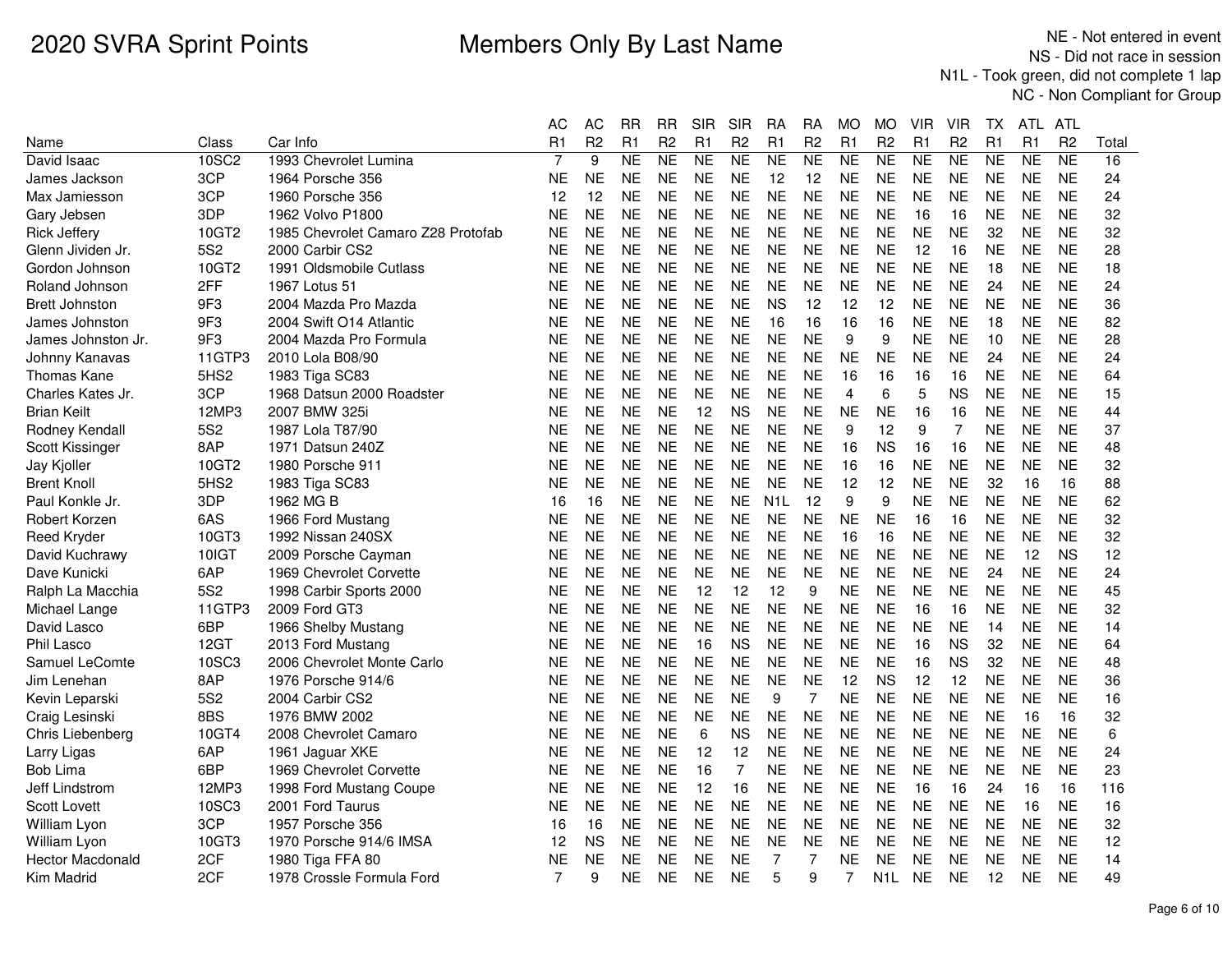|                           |                  |                                       | AС             | AС             | RR        | RR             | SIR              | SIR            | RA        | RA             | МO        | МO             | VIR              | VIR            | TХ               | ATL.            | ATL             |                 |
|---------------------------|------------------|---------------------------------------|----------------|----------------|-----------|----------------|------------------|----------------|-----------|----------------|-----------|----------------|------------------|----------------|------------------|-----------------|-----------------|-----------------|
| Name                      | Class            | Car Info                              | R <sub>1</sub> | R <sub>2</sub> | R1        | R <sub>2</sub> | R1               | R <sub>2</sub> | R1        | R <sub>2</sub> | R1        | R <sub>2</sub> | R <sub>1</sub>   | R <sub>2</sub> | R1               | R1              | R <sub>2</sub>  | Total           |
| Dan Maloy                 | 10SC3            | 2006 Chevrolet Monte Carlo            | <b>NE</b>      | <b>NE</b>      | <b>NE</b> | <b>NE</b>      | <b>NE</b>        | <b>NE</b>      | <b>NE</b> | <b>NE</b>      | <b>NE</b> | <b>NE</b>      | <b>NE</b>        | <b>NE</b>      | <b>NE</b>        | $\overline{12}$ | $\overline{12}$ | $\overline{24}$ |
| <b>Frank Marcum</b>       | 6TA              | 1964 Ford Falcon                      | <b>NE</b>      | <b>NE</b>      | <b>NE</b> | <b>NE</b>      | <b>NE</b>        | <b>NE</b>      | <b>NE</b> | <b>NE</b>      | 9         | $\mathbf{1}$   | <b>NE</b>        | <b>NE</b>      | <b>NE</b>        | <b>NE</b>       | <b>NE</b>       | 10              |
| Terry Martin              | 10GT4            | 1980 Chevrolet C4 Corvette            | NE             | <b>NE</b>      | NE.       | <b>NE</b>      | <b>NE</b>        | <b>NE</b>      | <b>NS</b> | 9              | <b>NE</b> | <b>NE</b>      | NE               | <b>NE</b>      | <b>NE</b>        | <b>NE</b>       | <b>NE</b>       | 9               |
| Bernardo D. Martinez      | 8BS              | 1972 Alfa Romeo Berlina               | <b>NE</b>      | <b>NE</b>      | <b>NE</b> | <b>NE</b>      | <b>NE</b>        | <b>NE</b>      | <b>NE</b> | <b>NE</b>      | <b>NE</b> | <b>NE</b>      | <b>NE</b>        | <b>NE</b>      | 24               | <b>NE</b>       | <b>NE</b>       | 24              |
| Alain Matrat              | 9F <sub>2</sub>  | 1987 Martini MK 53 Super Vee MK 53-02 | NE             | <b>NE</b>      | <b>NE</b> | <b>NE</b>      | 16               | 16             | <b>NE</b> | <b>NE</b>      | 12        | 16             | <b>NE</b>        | <b>NE</b>      | <b>NE</b>        | <b>NE</b>       | <b>NE</b>       | 60              |
| Glenn Maurer              | 8RS              | 1984 Alfa Romeo GTV 6                 | <b>NE</b>      | <b>NE</b>      | 16        | 16             | <b>NE</b>        | <b>NE</b>      | <b>NE</b> | <b>NE</b>      | <b>NE</b> | <b>NE</b>      | N <sub>1</sub> L | <b>NS</b>      | <b>NE</b>        | 16              | 16              | 64              |
| Logan Maurer              | 3GT              | 1990 Honda CRX                        | <b>NE</b>      | <b>NE</b>      | <b>NS</b> | 16             | <b>NE</b>        | <b>NE</b>      | <b>NE</b> | <b>NE</b>      | <b>NE</b> | <b>NE</b>      | -16              | 16             | <b>NE</b>        | <b>NE</b>       | <b>NE</b>       | 48              |
| <b>Blake May</b>          | 8NC              | 1974 BMW 2002                         | <b>NE</b>      | <b>NE</b>      | <b>NE</b> | <b>NE</b>      | N <sub>1</sub> L | <b>NS</b>      | <b>NE</b> | <b>NE</b>      | <b>NE</b> | <b>NE</b>      | <b>NE</b>        | <b>NE</b>      | <b>NE</b>        | <b>NE</b>       | <b>NE</b>       | $\mathbf 0$     |
| Dan McChesney             | 12MP1            | 1973 Porsche 911 RS                   | <b>NE</b>      | <b>NE</b>      | 12        | <b>NS</b>      | 16               | 16             | <b>NE</b> | <b>NE</b>      | <b>NE</b> | <b>NE</b>      | <b>NE</b>        | <b>NE</b>      | <b>NE</b>        | <b>NE</b>       | <b>NE</b>       | 44              |
| Mac McCombs               | 7CA1             | 1966 Ford GT40                        | <b>NE</b>      | <b>NE</b>      | <b>NE</b> | <b>NE</b>      | <b>NE</b>        | <b>NE</b>      | <b>NE</b> | <b>NE</b>      | <b>NE</b> | <b>NE</b>      | 12               | 12             | <b>NE</b>        | <b>NE</b>       | <b>NE</b>       | 24              |
| John McCormick            | 6AP              | 1985 Ford Cobra                       | <b>NE</b>      | <b>NE</b>      | <b>NE</b> | NE             | <b>NE</b>        | <b>NE</b>      | <b>NE</b> | <b>NE</b>      | <b>NE</b> | <b>NE</b>      | <b>NE</b>        | <b>NE</b>      | <b>NE</b>        | <b>NS</b>       | 9               | 9               |
| Jim McDavid               | 8BSL             | 1970 Datsun 510                       | 16             | 16             | <b>NE</b> | <b>NE</b>      | <b>NE</b>        | <b>NE</b>      | <b>NE</b> | <b>NE</b>      | <b>NE</b> | <b>NE</b>      | <b>NE</b>        | <b>NE</b>      | N <sub>1</sub> L | <b>NE</b>       | <b>NE</b>       | 32              |
| Ken McKinnon              | 3MZNB            | 2001 Mazda Miata                      | <b>NE</b>      | <b>NE</b>      | <b>NE</b> | <b>NE</b>      | <b>NE</b>        | 16             | <b>NE</b> | <b>NE</b>      | <b>NE</b> | <b>NE</b>      | <b>NE</b>        | <b>NE</b>      | <b>NE</b>        | <b>NE</b>       | <b>NE</b>       | 16              |
| Ken McKinnon              | 10GT2            | 1972 Porsche 911 RSR                  | NE             | <b>NE</b>      | <b>NE</b> | <b>NE</b>      | $\overline{7}$   | <b>NS</b>      | <b>NE</b> | <b>NE</b>      | <b>NE</b> | <b>NE</b>      | <b>NE</b>        | <b>NE</b>      | <b>NE</b>        | <b>NE</b>       | <b>NE</b>       | $\overline{7}$  |
| Peter McLaughlin          | 5S <sub>2</sub>  | 2000 Carbir S2000                     | <b>NE</b>      | <b>NE</b>      | <b>NE</b> | <b>NE</b>      | <b>NE</b>        | <b>NE</b>      | <b>NE</b> | <b>NE</b>      | 5         | <b>NS</b>      | <b>NE</b>        | <b>NE</b>      | <b>NE</b>        | <b>NE</b>       | <b>NE</b>       | 5               |
| Peter McLaughlin          | <b>7U2</b>       | 1980 March 822                        | <b>NE</b>      | <b>NE</b>      | <b>NE</b> | <b>NE</b>      | <b>NE</b>        | <b>NE</b>      | <b>NE</b> | <b>NE</b>      | <b>NE</b> | <b>NE</b>      | 9                | 9              | <b>NE</b>        | <b>NE</b>       | <b>NE</b>       | 18              |
| Andrew McLean             | 1FP              | 1958 Austin Healey Bugeye Sprite      | <b>NE</b>      | <b>NE</b>      | 16        | 16             | 12               | 12             | <b>NE</b> | <b>NE</b>      | <b>NE</b> | <b>NE</b>      | 9                | 9              | <b>NE</b>        | 16              | 16              | 106             |
| Harry McPherson           | 7CA1             | 1968 Ford GT40 MK1                    | <b>NE</b>      | <b>NE</b>      | <b>NE</b> | <b>NE</b>      | <b>NE</b>        | <b>NE</b>      | <b>NE</b> | <b>NE</b>      | <b>NE</b> | <b>NE</b>      | 7                | <b>NS</b>      | <b>NE</b>        | <b>NE</b>       | <b>NE</b>       | 7               |
| <b>Chalmer McWilliams</b> | 2FB              | 1966 Lotus 41C                        | <b>NE</b>      | <b>NE</b>      | <b>NE</b> | <b>NE</b>      | <b>NE</b>        | <b>NE</b>      | <b>NE</b> | <b>NE</b>      | <b>NE</b> | <b>NE</b>      | <b>NE</b>        | <b>NE</b>      | 12               | <b>NE</b>       | <b>NE</b>       | 12              |
| Philip Meany Jr.          | <b>7U2</b>       | 1970 Chevron Gropa CMC #11            | <b>NE</b>      | <b>NE</b>      | <b>NE</b> | <b>NE</b>      | <b>NE</b>        | <b>NE</b>      | <b>NE</b> | <b>NE</b>      | <b>NE</b> | <b>NE</b>      | 12               | 12             | <b>NE</b>        | <b>NE</b>       | <b>NE</b>       | 24              |
| Jerome Mee                | 9BOSS            | 2015 Dallara F2                       | <b>NE</b>      | <b>NE</b>      | <b>NE</b> | <b>NE</b>      | <b>NE</b>        | <b>NE</b>      | <b>NE</b> | <b>NE</b>      | <b>NE</b> | <b>NE</b>      | <b>NE</b>        | <b>NE</b>      | 18               | <b>NE</b>       | <b>NE</b>       | 18              |
| <b>Ted Melady</b>         | 3DP              | 1965 MG B                             | NE             | <b>NE</b>      | <b>NE</b> | <b>NE</b>      | <b>NE</b>        | <b>NE</b>      | <b>NE</b> | <b>NE</b>      | <b>NE</b> | <b>NE</b>      | <b>NE</b>        | <b>NE</b>      | 32               | <b>NE</b>       | <b>NE</b>       | 32              |
| Ted Meladv                | 3GT              | 1965 MG B                             | <b>NE</b>      | <b>NE</b>      | <b>NE</b> | <b>NE</b>      | <b>NE</b>        | <b>NE</b>      | 16        | 16             | <b>NE</b> | <b>NE</b>      | <b>NE</b>        | <b>NE</b>      | <b>NE</b>        | <b>NE</b>       | <b>NE</b>       | 32              |
| Andrew Meudt              | 12MP2            | 1985 BMW M635csi                      | <b>NE</b>      | <b>NE</b>      | <b>NE</b> | <b>NE</b>      | <b>NE</b>        | <b>NE</b>      | <b>NS</b> | 12             | <b>NE</b> | <b>NE</b>      | <b>NE</b>        | <b>NE</b>      | 24               | <b>NE</b>       | <b>NE</b>       | 36              |
| <b>Charles Meudt</b>      | 12MP2            | 1985 Jaguar XJS                       | <b>NE</b>      | <b>NE</b>      | <b>NE</b> | <b>NE</b>      | <b>NE</b>        | <b>NE</b>      | 16        | 16             | 16        | <b>NS</b>      | <b>NE</b>        | <b>NE</b>      | 32               | <b>NE</b>       | <b>NE</b>       | 80              |
| Jeff Miller               | <b>7U2</b>       | 1977 Lola T496                        | NE             | <b>NE</b>      | NE.       | <b>NE</b>      | <b>NE</b>        | <b>NE</b>      | <b>NS</b> | 16             | <b>NE</b> | <b>NE</b>      | <b>NE</b>        | <b>NE</b>      | <b>NE</b>        | <b>NE</b>       | <b>NE</b>       | 16              |
| <b>Rob Miller</b>         | 8CP              | 1971 Datsun 240Z                      | <b>NE</b>      | <b>NE</b>      | <b>NE</b> | <b>NE</b>      | <b>NE</b>        | <b>NE</b>      | <b>NE</b> | <b>NE</b>      | <b>NE</b> | <b>NE</b>      | <b>NE</b>        | <b>NE</b>      | 18               | <b>NE</b>       | <b>NE</b>       | 18              |
| <b>Art Mitchell</b>       | 5HS2             | 1983 March 83 S2000                   | <b>NE</b>      | <b>NE</b>      | NE.       | <b>NE</b>      | <b>NE</b>        | <b>NE</b>      | 16        | 16             | <b>NE</b> | <b>NE</b>      | <b>NE</b>        | <b>NE</b>      | <b>NE</b>        | <b>NE</b>       | <b>NE</b>       | 32              |
| Joshua Mitchell           | 2FJ2             | 1960 Lotus 18                         | NE             | <b>NE</b>      | <b>NE</b> | <b>NE</b>      | <b>NE</b>        | <b>NE</b>      | <b>NE</b> | <b>NE</b>      | <b>NE</b> | <b>NE</b>      | 12               | 16             | <b>NE</b>        | <b>NE</b>       | <b>NE</b>       | 28              |
| <b>Robert Mocas</b>       | 8DP              | 1969 Alfa Romeo Spider                | NE             | <b>NE</b>      | <b>NE</b> | NE             | <b>NE</b>        | <b>NE</b>      | <b>NE</b> | NE             | 12        | 12             | NE.              | <b>NE</b>      | NE               | <b>NE</b>       | <b>NE</b>       | 24              |
| <b>Andrew Moore</b>       | 3DP              | 1965 MG B                             | <b>NE</b>      | <b>NE</b>      | <b>NE</b> | <b>NE</b>      | <b>NE</b>        | <b>NE</b>      | <b>NE</b> | <b>NE</b>      | <b>NE</b> | <b>NE</b>      | 12               | 12             | <b>NE</b>        | <b>NE</b>       | <b>NE</b>       | 24              |
| <b>Gary Moore</b>         | 6TA              | 1968 Mercury Cougar                   | <b>NE</b>      | <b>NE</b>      | <b>NE</b> | <b>NE</b>      | 16               | 16             | <b>NE</b> | <b>NE</b>      | 12        | 16             | 16               | 16             | 32               | 16              | 16              | 156             |
| Frank Morelli             | 4AP              | 1961 Chevrolet Corvette               | <b>NE</b>      | <b>NE</b>      | <b>NE</b> | <b>NE</b>      | 16               | 16             | <b>NE</b> | <b>NE</b>      | <b>NE</b> | <b>NE</b>      | <b>NE</b>        | <b>NE</b>      | <b>NE</b>        | <b>NE</b>       | <b>NE</b>       | 32              |
| Ken Morris                | 3DP              | 1969 MG B                             | <b>NE</b>      | <b>NE</b>      | <b>NE</b> | <b>NE</b>      | <b>NE</b>        | <b>NE</b>      | <b>NE</b> | <b>NE</b>      | <b>NE</b> | <b>NE</b>      | <b>NE</b>        | <b>NE</b>      | 24               | <b>NE</b>       | <b>NE</b>       | 24              |
| Michael Mosley            | 6TA              | 1967 Mercury Cougar                   | <b>NE</b>      | <b>NE</b>      | <b>NE</b> | <b>NE</b>      | 12               | 9              | <b>NE</b> | <b>NE</b>      | <b>NE</b> | <b>NE</b>      | <b>NE</b>        | <b>NE</b>      | <b>NE</b>        | <b>NE</b>       | <b>NE</b>       | 21              |
| <b>Michael Moss</b>       | 7CA <sub>2</sub> | 1969 Lola T70 Mk3 B                   | NE             | <b>NE</b>      | <b>NE</b> | <b>NE</b>      | 16               | 16             | <b>NE</b> | <b>NE</b>      | <b>NE</b> | <b>NE</b>      | <b>NE</b>        | <b>NE</b>      | <b>NE</b>        | <b>NE</b>       | <b>NE</b>       | 32              |
| Jacek Mucha               | 9F3              | 2006 Swift 016                        | NE             | <b>NE</b>      | 16        | 16             | 16               | 16             | <b>NE</b> | <b>NE</b>      | <b>NE</b> | <b>NE</b>      | <b>NE</b>        | <b>NE</b>      | <b>NE</b>        | <b>NE</b>       | <b>NE</b>       | 64              |
| <b>Sterling Mulacek</b>   | 6BP              | 1966 Shelby GT350                     | NE             | <b>NE</b>      | <b>NE</b> | NE             | <b>NE</b>        | <b>NE</b>      | <b>NE</b> | <b>NE</b>      | <b>NE</b> | <b>NE</b>      | <b>NE</b>        | <b>NE</b>      | 8                | <b>NE</b>       | <b>NE</b>       | 8               |
| Willis Murphey Jr         | 5FM              | 1963 Elva Mk7S                        | NE             | <b>NE</b>      | <b>NE</b> | <b>NE</b>      | <b>NE</b>        | <b>NE</b>      | <b>NE</b> | <b>NE</b>      | <b>NE</b> | <b>NE</b>      | <b>NE</b>        | <b>NE</b>      | 18               | <b>NE</b>       | <b>NE</b>       | 18              |
| <b>Cliff Murray</b>       | 3CP              | 1960 Devin Model D Porsche            | <b>NE</b>      | <b>NE</b>      | <b>NE</b> | <b>NE</b>      | <b>NE</b>        | <b>NE</b>      | <b>NE</b> | <b>NE</b>      | 12        | 16             | <b>NE</b>        | <b>NE</b>      | <b>NE</b>        | <b>NE</b>       | <b>NE</b>       | 28              |
| John Nash                 | 3DP              | 1962 Lotus Super Seven                | NE             | <b>NE</b>      | 16        | 16             | <b>NE</b>        | <b>NE</b>      | 16        | 16             | 16        | <b>NS</b>      | 9                | 12             | 32               | 16              | <b>NS</b>       | 149             |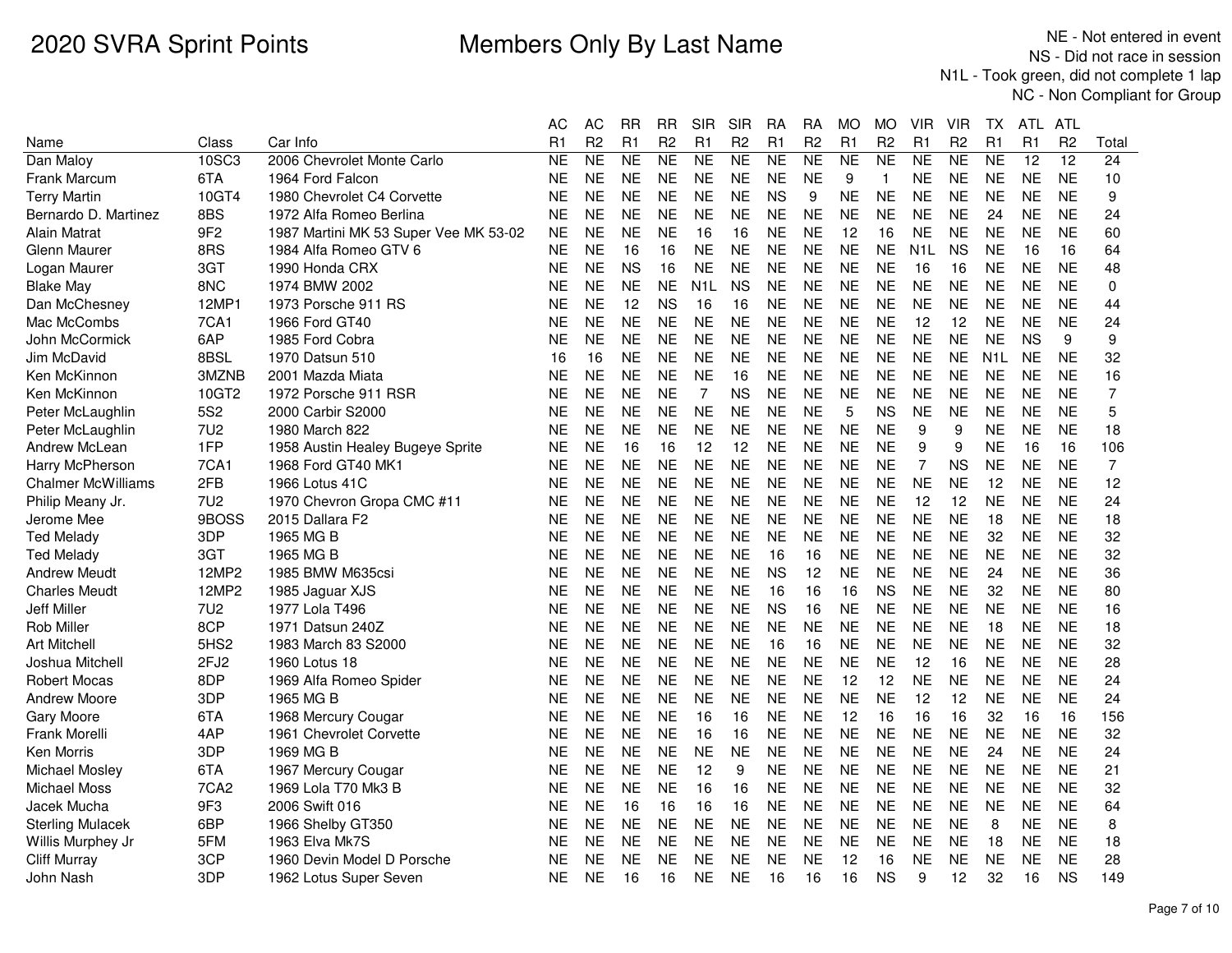|                        |                  |                                  | AС        | АC             | RR           | RR             | SIR       | SIR            | RA             | RА             | МO             | MO             | VIR            | VIR              | ТX               | ATL            | ATL            |                |
|------------------------|------------------|----------------------------------|-----------|----------------|--------------|----------------|-----------|----------------|----------------|----------------|----------------|----------------|----------------|------------------|------------------|----------------|----------------|----------------|
| Name                   | Class            | Car Info                         | R1        | R <sub>2</sub> | R1           | R <sub>2</sub> | R1        | R <sub>2</sub> | R1             | R <sub>2</sub> | R1             | R <sub>2</sub> | R <sub>1</sub> | R <sub>2</sub>   | R1               | R <sub>1</sub> | R <sub>2</sub> | Total          |
| John Nash              | 8CP              | 1962 Lotus Super Seven           | <b>NE</b> | <b>NE</b>      | 16           | 16             | <b>NE</b> | <b>NE</b>      | 16             | 16             | 16             | N <sub>S</sub> | 9              | $\overline{12}$  | 24               | 16             | <b>NS</b>      | 141            |
| <b>Richard Naze</b>    | 8CP              | 1972 Porsche 911                 | ΝE        | <b>NE</b>      | <b>NE</b>    | <b>NE</b>      | <b>NE</b> | <b>NE</b>      | <b>NE</b>      | <b>NE</b>      | $\overline{1}$ | <b>NS</b>      | <b>NE</b>      | <b>NE</b>        | <b>NE</b>        | <b>NE</b>      | <b>NE</b>      | $\mathbf{1}$   |
| David Neidell          | 6BP              | 1968 Chevrolet Corvette Roadster | <b>NE</b> | <b>NE</b>      | <b>NE</b>    | <b>NE</b>      | <b>NE</b> | <b>NE</b>      | <b>NE</b>      | <b>NE</b>      | <b>NE</b>      | <b>NE</b>      | <b>NE</b>      | <b>NE</b>        | 12               | <b>NE</b>      | <b>NE</b>      | 12             |
| Mark Nettesheim        | 8BS              | 1969 Datsun 510                  | 16        | 16             | <b>NE</b>    | <b>NE</b>      | <b>NE</b> | <b>NE</b>      | <b>NE</b>      | <b>NE</b>      | <b>NE</b>      | <b>NE</b>      | <b>NE</b>      | <b>NE</b>        | <b>NE</b>        | <b>NE</b>      | <b>NE</b>      | 32             |
| David Nicholas         | 1FP              | 1960 MG A                        | NE        | <b>NE</b>      | 9            | 9              | 9         | 9              | <b>NE</b>      | <b>NE</b>      | 3              | 12             | 12             | $\overline{7}$   | <b>NE</b>        | <b>NE</b>      | <b>NE</b>      | 70             |
| Chris Nussbaum         | 5FM              | 1994 Toyota WSR                  | ΝE        | <b>NE</b>      | <b>NE</b>    | <b>NE</b>      | 12        | 12             | <b>NE</b>      | <b>NE</b>      | <b>NE</b>      | <b>NE</b>      | <b>NE</b>      | <b>NE</b>        | <b>NE</b>        | <b>NE</b>      | <b>NE</b>      | 24             |
| Doug Obermeyer         | 6TA              | 1968 Ford Mustang                | NΕ        | <b>NE</b>      | <b>NE</b>    | <b>NE</b>      | <b>NE</b> | <b>NE</b>      | <b>NE</b>      | <b>NE</b>      | $\overline{7}$ | 9              | <b>NE</b>      | <b>NE</b>        | <b>NE</b>        | <b>NE</b>      | <b>NE</b>      | 16             |
| Michael Origer         | 6AP              | 1969 Chevrolet Corvette          | NE        | <b>NE</b>      | <b>NE</b>    | <b>NE</b>      | <b>NE</b> | <b>NE</b>      | <b>NE</b>      | <b>NE</b>      | 12             | 16             | <b>NE</b>      | <b>NE</b>        | <b>NE</b>        | <b>NE</b>      | <b>NE</b>      | 28             |
| Rick Ortman            | 12MP2            | 1988 Chevrolet Corvette          | NΕ        | <b>NE</b>      | <b>NE</b>    | <b>NE</b>      | <b>NE</b> | <b>NE</b>      | <b>NE</b>      | <b>NE</b>      | <b>NE</b>      | <b>NE</b>      | 12             | 12               | 32               | 16             | 16             | 88             |
| Paiman Owtad           | 5VS2             | 1986 Tiga SC86                   | NE        | <b>NE</b>      | <b>NE</b>    | <b>NE</b>      | <b>NE</b> | <b>NE</b>      | <b>NE</b>      | <b>NE</b>      | <b>NE</b>      | <b>NE</b>      | <b>NE</b>      | <b>NE</b>        | 24               | <b>NE</b>      | <b>NE</b>      | 24             |
| Ronald Pace            | 7U2              | 1979 Lola T492/496               | NE        | <b>NE</b>      | <b>NE</b>    | <b>NE</b>      | <b>NE</b> | <b>NE</b>      | <b>NS</b>      | 12             | <b>NE</b>      | <b>NE</b>      | <b>NE</b>      | <b>NE</b>        | <b>NE</b>        | <b>NE</b>      | <b>NE</b>      | 12             |
| Greg Palmer            | 11GTP3           | 2018 Ligier JS P3                | NE        | <b>NE</b>      | <b>NE</b>    | <b>NE</b>      | <b>NE</b> | <b>NE</b>      | 16             | 16             | <b>NE</b>      | <b>NE</b>      | <b>NE</b>      | <b>NE</b>        | <b>NE</b>        | <b>NE</b>      | <b>NE</b>      | 32             |
| <b>Thomas Pankratz</b> | 9F1              | 2007 Dallara Indy Lights         | NE        | <b>NE</b>      | <b>NE</b>    | <b>NE</b>      | <b>NE</b> | <b>NE</b>      | <b>NS</b>      | 12             | <b>NE</b>      | <b>NE</b>      | <b>NE</b>      | <b>NE</b>        | <b>NE</b>        | <b>NE</b>      | <b>NE</b>      | 12             |
| Stephen Papalas        | 10SC2            | 1993 Chevrolet Lumina            | NE        | <b>NE</b>      | <b>NE</b>    | <b>NE</b>      | 16        | 16             | <b>NE</b>      | <b>NE</b>      | <b>NE</b>      | <b>NE</b>      | <b>NE</b>      | <b>NE</b>        | <b>NE</b>        | <b>NE</b>      | <b>NE</b>      | 32             |
| <b>Samuel Partin</b>   | 12MP1            | 1967 Alfa Romeo GTV              | NE        | <b>NE</b>      | <b>NE</b>    | <b>NE</b>      | <b>NE</b> | <b>NE</b>      | <b>NE</b>      | <b>NE</b>      | <b>NE</b>      | <b>NE</b>      | <b>NE</b>      | <b>NE</b>        | 32               | <b>NE</b>      | <b>NE</b>      | 32             |
| Patrick Paternie       | 8DP              | 1969 Porsche 912                 | 16        | 16             | <b>NE</b>    | <b>NE</b>      | <b>NE</b> | <b>NE</b>      | <b>NE</b>      | <b>NE</b>      | <b>NE</b>      | <b>NE</b>      | <b>NE</b>      | <b>NE</b>        | <b>NE</b>        | <b>NE</b>      | <b>NE</b>      | 32             |
| Susan Patterson        | 3CP              | 1966 Ginetta G4                  | NE        | <b>NE</b>      | <b>NE</b>    | <b>NE</b>      | <b>NE</b> | <b>NE</b>      | <b>NE</b>      | <b>NE</b>      | <b>NE</b>      | <b>NE</b>      | $\overline{4}$ | N <sub>1</sub> L | 18               | <b>NE</b>      | <b>NE</b>      | 22             |
| Ron Pawley             | 12MP3            | 2004 Lexus IS300                 | NE        | <b>NE</b>      | <b>NE</b>    | <b>NE</b>      | 16        | 16             | 16             | 16             | 16             | 16             | <b>NE</b>      | <b>NE</b>        | <b>NE</b>        | 16             | 16             | 128            |
| John Perry             | 12GTU            | 1972 Porsche 914/6               | NΕ        | <b>NE</b>      | $\mathbf{1}$ | <b>NS</b>      | <b>NE</b> | <b>NE</b>      | <b>NE</b>      | <b>NE</b>      | <b>NE</b>      | <b>NE</b>      | 16             | 16               | <b>NE</b>        | <b>NE</b>      | <b>NE</b>      | 33             |
| Marc A. Petein         | 6BP              | 1966 Shelby GT 350               | 7         | <b>NS</b>      | <b>NE</b>    | <b>NE</b>      | <b>NE</b> | <b>NE</b>      | <b>NE</b>      | <b>NE</b>      | <b>NE</b>      | <b>NE</b>      | <b>NE</b>      | <b>NE</b>        | <b>NE</b>        | <b>NE</b>      | <b>NE</b>      | $\overline{7}$ |
| Hans Peter             | 9F3              | 2006 Swift 016                   | ΝE        | <b>NE</b>      | <b>NE</b>    | <b>NE</b>      | <b>NE</b> | <b>NE</b>      | <b>NE</b>      | <b>NE</b>      | <b>NE</b>      | <b>NE</b>      | <b>NE</b>      | <b>NE</b>        | 32               | <b>NE</b>      | <b>NE</b>      | 32             |
| <b>Thomas Phelan</b>   | 3CP              | 1967 Datsun SRL 311              | NE        | <b>NE</b>      | <b>NE</b>    | <b>NE</b>      | <b>NE</b> | <b>NE</b>      | <b>NE</b>      | <b>NE</b>      | <b>NE</b>      | <b>NE</b>      | <b>NS</b>      | 5                | <b>NE</b>        | 16             | 16             | 37             |
| Nicholas Piekarski     | 8BS              | 1969 Datsun 510                  | NE        | <b>NE</b>      | <b>NE</b>    | <b>NE</b>      | <b>NE</b> | <b>NE</b>      | <b>NS</b>      | 16             | <b>NE</b>      | <b>NE</b>      | <b>NE</b>      | <b>NE</b>        | <b>NE</b>        | <b>NE</b>      | <b>NE</b>      | 16             |
| <b>Marcus Pillion</b>  | 3CP              | 1960 Porsche 356B Coupe          | NE        | <b>NE</b>      | <b>NE</b>    | <b>NE</b>      | 16        | 16             | <b>NE</b>      | <b>NE</b>      | <b>NE</b>      | <b>NE</b>      | <b>NE</b>      | <b>NE</b>        | 24               | <b>NE</b>      | <b>NE</b>      | 56             |
| Mark Pladson           | 3DP              | 1964 Morgan 4/4                  | 12        | <b>NS</b>      | <b>NE</b>    | <b>NE</b>      | <b>NE</b> | <b>NE</b>      | <b>NS</b>      | 9              | <b>NE</b>      | <b>NE</b>      | <b>NE</b>      | <b>NE</b>        | <b>NE</b>        | <b>NE</b>      | <b>NE</b>      | 21             |
| <b>Mike Plotz</b>      | 7CA <sub>2</sub> | 1975 March 75S                   | NE        | <b>NE</b>      | <b>NE</b>    | <b>NE</b>      | 12        | 12             | <b>NE</b>      | <b>NE</b>      | <b>NE</b>      | <b>NE</b>      | <b>NE</b>      | <b>NE</b>        | <b>NE</b>        | <b>NE</b>      | <b>NE</b>      | 24             |
| Mike Plotz             | 9F <sub>2</sub>  | 1986 Ralt RT4                    | NE        | <b>NE</b>      | <b>NE</b>    | <b>NE</b>      | <b>NE</b> | <b>NE</b>      | <b>NS</b>      | 1              | <b>NE</b>      | <b>NE</b>      | <b>NE</b>      | <b>NE</b>        | <b>NE</b>        | <b>NE</b>      | <b>NE</b>      | $\mathbf{1}$   |
| Joel Quadracci         | 2FB              | 1967 Brabham BT29                | NE        | <b>NE</b>      | <b>NE</b>    | <b>NE</b>      | <b>NE</b> | <b>NE</b>      | <b>NS</b>      | 16             | <b>NE</b>      | <b>NE</b>      | <b>NE</b>      | <b>NE</b>        | <b>NE</b>        | <b>NE</b>      | <b>NE</b>      | 16             |
| Joel Quadracci         | 5VS2             | 1985 Swift DB2                   | NE        | <b>NE</b>      | <b>NE</b>    | <b>NE</b>      | <b>NE</b> | <b>NE</b>      | <b>NS</b>      | 16             | <b>NE</b>      | <b>NE</b>      | <b>NE</b>      | <b>NE</b>        | <b>NE</b>        | <b>NE</b>      | <b>NE</b>      | 16             |
| Joel Quadracci         | 9F1              | 1997 Lola Indy Lites             | NE        | <b>NE</b>      | <b>NE</b>    | <b>NE</b>      | <b>NE</b> | <b>NE</b>      | <b>NS</b>      | 16             | <b>NE</b>      | NE             | <b>NE</b>      | <b>NE</b>        | <b>NE</b>        | <b>NE</b>      | <b>NE</b>      | 16             |
| Joel Quadracci         | 11GTP2           | 2013 Oreca 03                    | NE        | <b>NE</b>      | <b>NE</b>    | <b>NE</b>      | <b>NE</b> | <b>NE</b>      | 16             | 16             | <b>NE</b>      | <b>NE</b>      | <b>NE</b>      | <b>NE</b>        | <b>NE</b>        | <b>NE</b>      | <b>NE</b>      | 32             |
| Doug Radix             | 1FP              | 1955 Mercedes-Benz 190 SL        | NE        | <b>NE</b>      | <b>NE</b>    | <b>NE</b>      | <b>NE</b> | <b>NE</b>      | $\overline{7}$ | 7              | 4              | ΝS             | <b>NE</b>      | <b>NE</b>        | 24               | <b>NE</b>      | <b>NE</b>      | 42             |
| <b>Chris Raeder</b>    | 8BS              | 1966 Alfa Romeo GTV              | NE        | <b>NE</b>      | <b>NE</b>    | <b>NE</b>      | <b>NE</b> | <b>NE</b>      | <b>NE</b>      | <b>NE</b>      | 16             | 16             | 12             | <b>NS</b>        | N <sub>1</sub> L | <b>NE</b>      | <b>NE</b>      | 44             |
| Pearce Raeder          | 2FB              | 1971 Lotus 69b                   | NE        | <b>NE</b>      | <b>NE</b>    | <b>NE</b>      | <b>NE</b> | <b>NE</b>      | 12             | 9              | <b>NE</b>      | NE             | <b>NE</b>      | <b>NE</b>        | 8                | <b>NE</b>      | <b>NE</b>      | 29             |
| Ron Ramsey             | 6BP              | 1965 Chevrolet Corvette Roadster | NE        | <b>NE</b>      | <b>NE</b>    | <b>NE</b>      | 12        | 12             | <b>NE</b>      | <b>NE</b>      | <b>NE</b>      | <b>NE</b>      | <b>NE</b>      | <b>NE</b>        | <b>NE</b>        | <b>NE</b>      | <b>NE</b>      | 24             |
| Jeff Rapp              | 12MP1            | 1965 Chevrolet Corvair           | NE        | <b>NE</b>      | <b>NE</b>    | <b>NE</b>      | <b>NE</b> | <b>NE</b>      | <b>NE</b>      | <b>NE</b>      | 16             | ΝS             | <b>NE</b>      | <b>NE</b>        | <b>NE</b>        | <b>NE</b>      | <b>NE</b>      | 16             |
| Steve Rauh             | 8BS              | 1972 Alfa Romeo GTV 2000         | NE        | <b>NE</b>      | <b>NE</b>    | <b>NE</b>      | <b>NE</b> | <b>NE</b>      | <b>NE</b>      | <b>NE</b>      | 9              | 12             | <b>NE</b>      | <b>NE</b>        | <b>NE</b>        | <b>NE</b>      | <b>NE</b>      | 21             |
| <b>Bruce Raymond</b>   | 10GT2            | 1985 Pontiac Firebird            | NE        | <b>NE</b>      | <b>NE</b>    | <b>NE</b>      | 9         | 12             | <b>NE</b>      | <b>NE</b>      | <b>NE</b>      | <b>NE</b>      | 16             | 9                | <b>NE</b>        | 12             | 12             | 70             |
| Paul Read              | 11GTP3           | 2012 Radical SR8                 | NE        | <b>NE</b>      | <b>NE</b>    | <b>NE</b>      | <b>NE</b> | <b>NE</b>      | <b>NE</b>      | <b>NE</b>      | <b>NE</b>      | <b>NE</b>      | <b>NE</b>      | <b>NE</b>        | 18               | <b>NE</b>      | <b>NE</b>      | 18             |
| Mark Repka             | 2FF              | 1969 Caldwell FF                 | NE        | <b>NE</b>      | <b>NE</b>    | <b>NE</b>      | <b>NE</b> | <b>NE</b>      | <b>NE</b>      | <b>NE</b>      | 16             | 16             | <b>NE</b>      | <b>NE</b>        | <b>NE</b>        | <b>NE</b>      | <b>NE</b>      | 32             |
| <b>Bill Riddell</b>    | 10IGT            | 2012 Porsche GT3 Cup             | NE        | <b>NE</b>      | <b>NE</b>    | <b>NE</b>      | <b>NE</b> | <b>NE</b>      | <b>NE</b>      | <b>NE</b>      | <b>NE</b>      | <b>NE</b>      | 16             | <b>NS</b>        | <b>NE</b>        | <b>NE</b>      | <b>NE</b>      | 16             |
|                        |                  |                                  |           |                |              |                |           |                |                |                |                |                |                |                  |                  |                |                |                |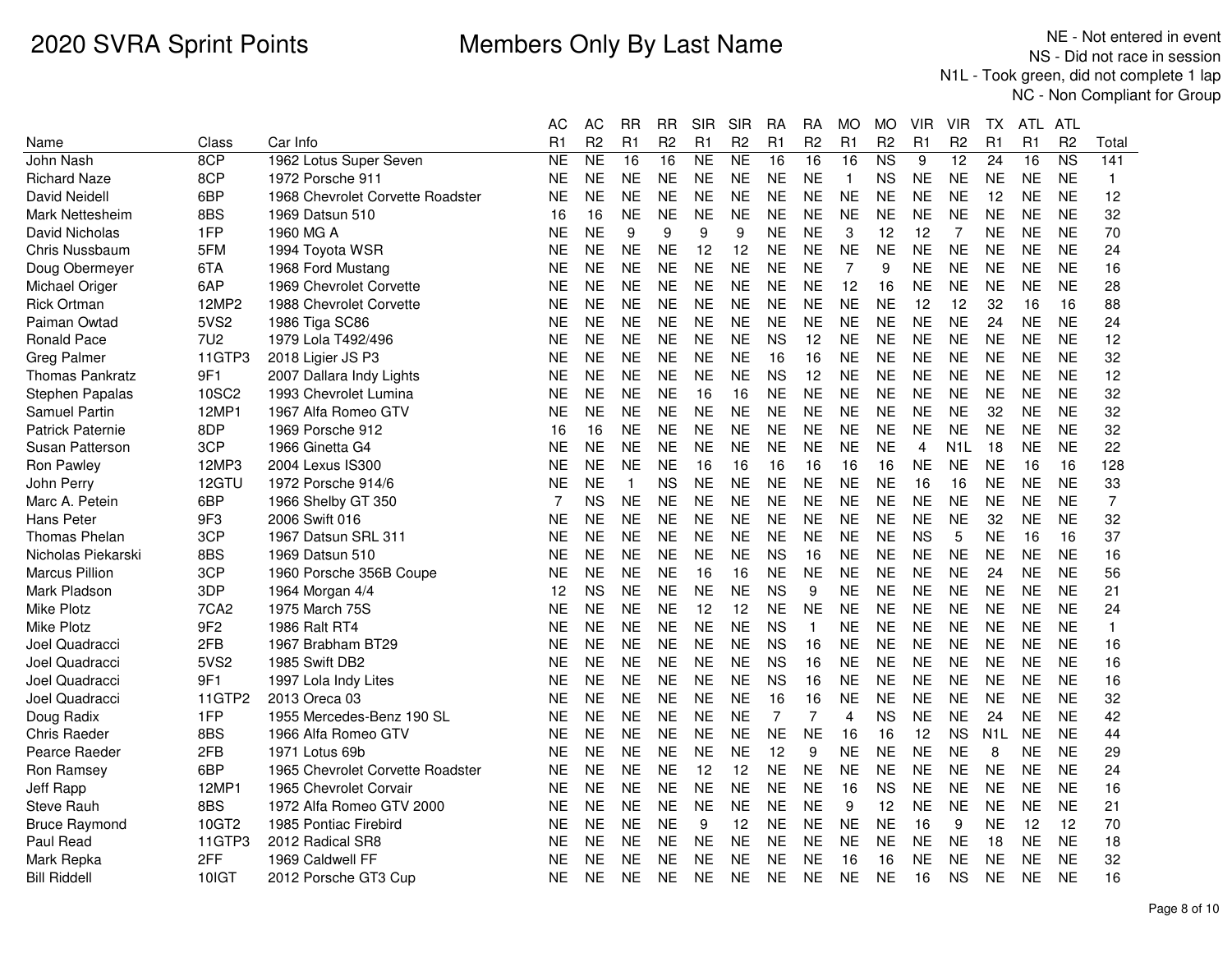|                         |                  |                                      | АC        | <b>AC</b>      | <b>RR</b> | <b>RR</b>      | <b>SIR</b>     | <b>SIR</b>     | RA             | <b>RA</b>      | <b>MO</b>      | <b>MO</b>      | VIR            | <b>VIR</b>     | ТX             | ATL            | <b>ATL</b>     |       |
|-------------------------|------------------|--------------------------------------|-----------|----------------|-----------|----------------|----------------|----------------|----------------|----------------|----------------|----------------|----------------|----------------|----------------|----------------|----------------|-------|
| Name                    | Class            | Car Info                             | R1        | R <sub>2</sub> | R1        | R <sub>2</sub> | R1             | R <sub>2</sub> | R <sub>1</sub> | R <sub>2</sub> | R1             | R <sub>2</sub> | R <sub>1</sub> | R <sub>2</sub> | R1             | R <sub>1</sub> | R <sub>2</sub> | Total |
| Lauren Ridge            | 2CF              | 1980 Lola T540                       | 6         | $\mathbf{1}$   | <b>NE</b> | <b>NE</b>      | <b>NE</b>      | NE             | <b>NE</b>      | <b>NE</b>      | NE             | <b>NE</b>      | <b>NE</b>      | NE             | <b>NE</b>      | <b>NE</b>      | <b>NE</b>      | 7     |
| <b>Preston Rise</b>     | 10GT1            | 1979 Chevrolet Monza                 | ΝE        | <b>NE</b>      | <b>NE</b> | <b>NE</b>      | <b>NE</b>      | <b>NE</b>      | <b>NE</b>      | <b>NE</b>      | <b>NS</b>      | 16             | 16             | <b>NS</b>      | <b>NE</b>      | <b>NE</b>      | <b>NE</b>      | 32    |
| <b>David Roberts</b>    | 4BP              | 1956 Chevrolet Corvette              | <b>NE</b> | <b>NE</b>      | <b>NE</b> | <b>NE</b>      | 16             | <b>NS</b>      | <b>NE</b>      | <b>NE</b>      | <b>NE</b>      | <b>NE</b>      | <b>NE</b>      | <b>NE</b>      | <b>NE</b>      | <b>NE</b>      | <b>NE</b>      | 16    |
| David Roberts           | 11MP1            | 2006 Chevrolet Corvette              | ΝE        | <b>NE</b>      | <b>NE</b> | <b>NE</b>      | <b>NE</b>      | <b>NE</b>      | <b>NE</b>      | <b>NE</b>      | <b>NE</b>      | <b>NE</b>      | 16             | <b>NS</b>      | <b>NE</b>      | <b>NE</b>      | <b>NE</b>      | 16    |
| David Roberts           | 11GTP2           | 2009 Audi R8LMS Ultra                | ΝE        | <b>NE</b>      | <b>NE</b> | <b>NE</b>      | 12             | <b>NS</b>      | <b>NE</b>      | <b>NE</b>      | <b>NE</b>      | <b>NE</b>      | <b>NE</b>      | <b>NE</b>      | <b>NE</b>      | <b>NE</b>      | <b>NE</b>      | 12    |
| Jerry Robinson          | 12MP3            | 2010 Dodge Viper                     | ΝE        | <b>NE</b>      | <b>NE</b> | <b>NE</b>      | 16             | 9              | 16             | 16             | 16             | 16             | <b>NE</b>      | <b>NE</b>      | 32             | 16             | 16             | 153   |
| <b>Charles Rolle</b>    | 6TA              | 1968 Chevrolet Camaro                | 16        | <b>NS</b>      | <b>NE</b> | <b>NE</b>      | <b>NE</b>      | <b>NE</b>      | <b>NE</b>      | <b>NE</b>      | <b>NE</b>      | <b>NE</b>      | <b>NE</b>      | <b>NE</b>      | <b>NE</b>      | <b>NE</b>      | <b>NE</b>      | 16    |
| Chris Ronson Sr         | 6NC              | 1966 Corvette Roadster               | ΝE        | <b>NE</b>      | <b>NE</b> | <b>NE</b>      | <b>NC</b>      | <b>NS</b>      | <b>NE</b>      | <b>NE</b>      | <b>NE</b>      | <b>NE</b>      | <b>NE</b>      | <b>NE</b>      | <b>NE</b>      | <b>NE</b>      | <b>NE</b>      | 0     |
| <b>Howard Rose</b>      | 8BP              | 1972 Datsun 240Z                     | NΕ        | <b>NE</b>      | 16        | 16             | <b>NE</b>      | <b>NE</b>      | <b>NE</b>      | <b>NE</b>      | <b>NE</b>      | <b>NE</b>      | <b>NE</b>      | <b>NE</b>      | 32             | <b>NE</b>      | <b>NE</b>      | 64    |
| <b>Steve Sanett</b>     | 4FM <sub>2</sub> | 1957 Lotus 11 Le Mans                | <b>NE</b> | <b>NE</b>      | <b>NE</b> | <b>NE</b>      | <b>NE</b>      | <b>NE</b>      | <b>NE</b>      | <b>NE</b>      | <b>NE</b>      | <b>NE</b>      | <b>NE</b>      | <b>NE</b>      | 32             | <b>NE</b>      | <b>NE</b>      | 32    |
| Mark Sasko              | 10SC3            | 2006 Dodge Charger                   | 16        | 16             | <b>NE</b> | <b>NE</b>      | <b>NE</b>      | <b>NE</b>      | <b>NE</b>      | <b>NE</b>      | <b>NE</b>      | <b>NE</b>      | <b>NE</b>      | <b>NE</b>      | <b>NE</b>      | <b>NE</b>      | <b>NE</b>      | 32    |
| David Schardt           | 10GT4            | 1997 Toyota Supra Turbo              | ΝE        | <b>NE</b>      | <b>NE</b> | <b>NE</b>      | <b>NE</b>      | <b>NE</b>      | <b>NE</b>      | <b>NE</b>      | 12             | $\mathbf{1}$   | <b>NE</b>      | <b>NE</b>      | <b>NE</b>      | <b>NE</b>      | <b>NE</b>      | 13    |
| James Schardt           | 3DP              | 1966 Chevrolet Yenko Stinger Corvair | NΕ        | <b>NE</b>      | <b>NE</b> | <b>NE</b>      | <b>NE</b>      | <b>NE</b>      | <b>NE</b>      | <b>NE</b>      | 12             | 12             | <b>NE</b>      | <b>NE</b>      | <b>NE</b>      | <b>NE</b>      | <b>NE</b>      | 24    |
| John Schrecker          | 3CP              | 1964 Porsche 356                     | <b>NE</b> | <b>NE</b>      | <b>NE</b> | <b>NE</b>      | <b>NE</b>      | <b>NE</b>      | <b>NE</b>      | <b>NE</b>      | $\overline{7}$ | <b>NS</b>      | <b>NE</b>      | <b>NE</b>      | <b>NE</b>      | <b>NE</b>      | <b>NE</b>      | 7     |
| Clair Schwendeman       | 6BP              | 1968 Chevrolet Corvette Roadster     | <b>NE</b> | <b>NE</b>      | <b>NE</b> | <b>NE</b>      | 6              | <b>NS</b>      | <b>NE</b>      | <b>NE</b>      | <b>NE</b>      | <b>NE</b>      | <b>NE</b>      | <b>NE</b>      | <b>NE</b>      | <b>NE</b>      | <b>NE</b>      | 6     |
| <b>Charles Schwimer</b> | 4CM              | 1965 Maserati Tipo 151               | <b>NE</b> | <b>NE</b>      | <b>NE</b> | <b>NE</b>      | <b>NE</b>      | <b>NE</b>      | <b>NE</b>      | <b>NE</b>      | 16             | 16             | <b>NE</b>      | <b>NE</b>      | <b>NE</b>      | <b>NE</b>      | <b>NE</b>      | 32    |
| Nathan Scigliano        | 5S <sub>2</sub>  | 2004 Carbir S2                       | <b>NE</b> | <b>NE</b>      | <b>NE</b> | <b>NE</b>      | 16             | 16             | <b>NE</b>      | <b>NE</b>      | 12             | 9              | 16             | 12             | <b>NE</b>      | <b>NE</b>      | <b>NE</b>      | 81    |
| John Scott              | 6BP              | 1971 Chevrolet Corvette Roadster     | ΝE        | <b>NE</b>      | <b>NE</b> | <b>NE</b>      | <b>NE</b>      | <b>NE</b>      | <b>NE</b>      | <b>NE</b>      | <b>NE</b>      | <b>NE</b>      | <b>NE</b>      | <b>NE</b>      | 6              | <b>NE</b>      | <b>NE</b>      | 6     |
| Gregory Seferian        | 12MP1            | 1982 Alfa Romeo GTV6                 | NE        | <b>NE</b>      | <b>NE</b> | <b>NE</b>      | 12             | 16             | <b>NE</b>      | <b>NE</b>      | <b>NE</b>      | <b>NE</b>      | <b>NE</b>      | <b>NE</b>      | <b>NE</b>      | <b>NE</b>      | <b>NE</b>      | 28    |
| <b>Fritz Seidel</b>     | <b>5S2</b>       | 2004 Carbir CS2                      | ΝE        | <b>NE</b>      | <b>NE</b> | <b>NE</b>      | <b>NE</b>      | <b>NE</b>      | 16             | 16             | <b>NE</b>      | <b>NE</b>      | <b>NE</b>      | <b>NE</b>      | 32             | <b>NE</b>      | <b>NE</b>      | 64    |
| <b>Mark Seiler</b>      | 2CF              | 1977 Crossle 32F                     | <b>NE</b> | <b>NE</b>      | 16        | <b>NS</b>      | <b>NE</b>      | <b>NE</b>      | <b>NE</b>      | <b>NE</b>      | $\overline{4}$ | 5              | <b>NE</b>      | <b>NE</b>      | <b>NE</b>      | <b>NE</b>      | <b>NE</b>      | 25    |
| <b>Patrick Sessions</b> | 6BP              | 1966 Shelby GT350                    | ΝE        | <b>NE</b>      | <b>NE</b> | <b>NE</b>      | <b>NE</b>      | <b>NE</b>      | <b>NE</b>      | <b>NE</b>      | <b>NE</b>      | <b>NE</b>      | 9              | 9              | <b>NE</b>      | <b>NE</b>      | <b>NE</b>      | 18    |
| Scott Shadel            | 6TA              | 1969 Chevrolet Camaro                | ΝE        | <b>NE</b>      | <b>NE</b> | <b>NE</b>      | <b>NE</b>      | <b>NE</b>      | 16             | 12             | <b>NE</b>      | <b>NE</b>      | <b>NE</b>      | <b>NE</b>      | <b>NE</b>      | <b>NE</b>      | <b>NE</b>      | 28    |
| Marc Sharinn            | 10GT4            | 2015 Dodge Challenger                | NΕ        | <b>NE</b>      | <b>NE</b> | <b>NE</b>      | 16             | 16             | <b>NS</b>      | 12             | <b>NS</b>      | N1L            | 9              | <b>NS</b>      | <b>NE</b>      | <b>NE</b>      | <b>NE</b>      | 53    |
| Mark Sherwood           | 9F <sub>2</sub>  | 1995 Ralt RT41                       | ΝE        | <b>NE</b>      | <b>NE</b> | <b>NE</b>      | <b>NE</b>      | <b>NE</b>      | <b>NE</b>      | <b>NE</b>      | <b>NE</b>      | <b>NE</b>      | 16             | 16             | <b>NE</b>      | <b>NE</b>      | <b>NE</b>      | 32    |
| Stephen Shody           | 6AP              | 1965 Shelby Cobra                    | ΝE        | <b>NE</b>      | <b>NE</b> | <b>NE</b>      | 5              | <b>NS</b>      | <b>NE</b>      | <b>NE</b>      | <b>NE</b>      | <b>NE</b>      | <b>NE</b>      | <b>NE</b>      | <b>NE</b>      | <b>NE</b>      | <b>NE</b>      | 5     |
| Doris Siebert           | 9F <sub>2</sub>  | 2008 Dallara F007                    | ΝE        | <b>NE</b>      | <b>NE</b> | <b>NE</b>      | <b>NE</b>      | <b>NE</b>      | <b>NE</b>      | <b>NE</b>      | <b>NE</b>      | <b>NE</b>      | <b>NE</b>      | <b>NE</b>      | 24             | <b>NE</b>      | <b>NE</b>      | 24    |
| <b>Craig Skeels</b>     | 6BP              | 1965 Ford Mustang                    | 16        | <b>NS</b>      | <b>NE</b> | <b>NE</b>      | <b>NE</b>      | <b>NE</b>      | <b>NE</b>      | <b>NE</b>      | <b>NE</b>      | <b>NE</b>      | <b>NE</b>      | <b>NE</b>      | <b>NE</b>      | <b>NE</b>      | <b>NE</b>      | 16    |
| <b>Vic Skirmants</b>    | 3CP              | 1961 Porsche 356B                    | ΝE        | <b>NE</b>      | <b>NE</b> | <b>NE</b>      | $\overline{7}$ | <b>NS</b>      | <b>NE</b>      | <b>NE</b>      | 9              | 12             | <b>NE</b>      | <b>NE</b>      | <b>NE</b>      | <b>NE</b>      | <b>NE</b>      | 28    |
| J.R. Smith              | 12MP3            | 2013 Ford Mustang                    | 12        | 12             | <b>NE</b> | <b>NE</b>      | <b>NE</b>      | <b>NE</b>      | <b>NE</b>      | <b>NE</b>      | <b>NE</b>      | <b>NE</b>      | <b>NE</b>      | <b>NE</b>      | <b>NE</b>      | <b>NE</b>      | <b>NE</b>      | 24    |
| Lance Smith             | 6NC              | 1966 Ford Mustang                    | ΝC        | <b>NC</b>      | <b>NE</b> | <b>NE</b>      | <b>NE</b>      | <b>NE</b>      | <b>NE</b>      | NE             | <b>NE</b>      | NE             | <b>NE</b>      | <b>NE</b>      | <b>NE</b>      | <b>NE</b>      | <b>NE</b>      | 0     |
| COL (Ret) Terry Sopher  | 1FP              | 1964 Triumph Spitfire4               | NE        | <b>NE</b>      | <b>NS</b> | 16             | <b>NE</b>      | <b>NE</b>      | <b>NE</b>      | <b>NE</b>      | <b>NE</b>      | <b>NE</b>      | <b>NE</b>      | <b>NE</b>      | <b>NE</b>      | <b>NE</b>      | <b>NE</b>      | 16    |
| <b>Gregory Stamm</b>    | 2PCF             | 2000 Van Diemen RF00K                | ΝE        | <b>NE</b>      | <b>NE</b> | <b>NE</b>      | <b>NE</b>      | <b>NE</b>      | <b>NE</b>      | <b>NE</b>      | $\overline{7}$ | 9              | <b>NE</b>      | <b>NE</b>      | $\overline{c}$ | <b>NE</b>      | <b>NE</b>      | 18    |
| Mike Stasko             | 12NC             | 1970 Porsche 911S                    | ΝE        | <b>NE</b>      | <b>NE</b> | <b>NE</b>      | $\mathbf 0$    | <b>NS</b>      | <b>NE</b>      | <b>NE</b>      | <b>NE</b>      | <b>NE</b>      | <b>NE</b>      | <b>NE</b>      | <b>NE</b>      | <b>NE</b>      | <b>NE</b>      | 0     |
| <b>Bradley Steele</b>   | 6TA              | 1964 Ford Falcon                     | ΝE        | <b>NE</b>      | <b>NE</b> | <b>NE</b>      | <b>NE</b>      | <b>NE</b>      | <b>NE</b>      | <b>NE</b>      | <b>NE</b>      | <b>NE</b>      | <b>NE</b>      | <b>NE</b>      | <b>NE</b>      | 9              | 9              | 18    |
| <b>Stephen Steers</b>   | 4BM              | 1958 Echidna Roadster                | ΝE        | <b>NE</b>      | <b>NE</b> | <b>NE</b>      | <b>NE</b>      | <b>NE</b>      | <b>NE</b>      | <b>NE</b>      | <b>NE</b>      | <b>NE</b>      | <b>NE</b>      | <b>NE</b>      | 32             | <b>NE</b>      | <b>NE</b>      | 32    |
| <b>Ray Stephens</b>     | 8BP              | 1968 Porsche 911S                    | <b>NS</b> | 16             | <b>NE</b> | <b>NE</b>      | <b>NE</b>      | <b>NE</b>      | <b>NE</b>      | <b>NE</b>      | <b>NE</b>      | <b>NE</b>      | <b>NE</b>      | <b>NE</b>      | <b>NE</b>      | <b>NE</b>      | <b>NE</b>      | 16    |
| Paul Stinson            | 8CP              | 1963 Lotus Super 7                   | ΝE        | <b>NE</b>      | NE        | <b>NE</b>      | <b>NE</b>      | NE             | <b>NE</b>      | NE             | <b>NE</b>      | <b>NE</b>      | 12             | ΝS             | <b>NE</b>      | <b>NE</b>      | <b>NE</b>      | 12    |
| <b>Mark Stratford</b>   | 11GTP3           | 2006 Panoz / Elan DP02               | 16        | <b>NS</b>      | <b>NE</b> | <b>NE</b>      | <b>NE</b>      | <b>NE</b>      | <b>NE</b>      | <b>NE</b>      | <b>NE</b>      | <b>NE</b>      | <b>NE</b>      | <b>NE</b>      | 32             | <b>NE</b>      | <b>NE</b>      | 48    |
| <b>Todd Strong</b>      | 2CF              | 1979 Dulon MP21                      | 9         | 12             | <b>NE</b> | <b>NE</b>      | <b>NE</b>      | <b>NE</b>      | 16             | 12             | 12             | 12             | <b>NE</b>      | <b>NE</b>      | 32             | <b>NE</b>      | <b>NE</b>      | 105   |
| <b>Ed Swart</b>         | 9FA              | 1978 Chevron B45- FA                 | 16        | <b>NS</b>      | <b>NE</b> | <b>NE</b>      | <b>NE</b>      | <b>NE</b>      | <b>NE</b>      | <b>NE</b>      | <b>NE</b>      | <b>NE</b>      | <b>NE</b>      | <b>NE</b>      | <b>NE</b>      | <b>NE</b>      | <b>NE</b>      | 16    |